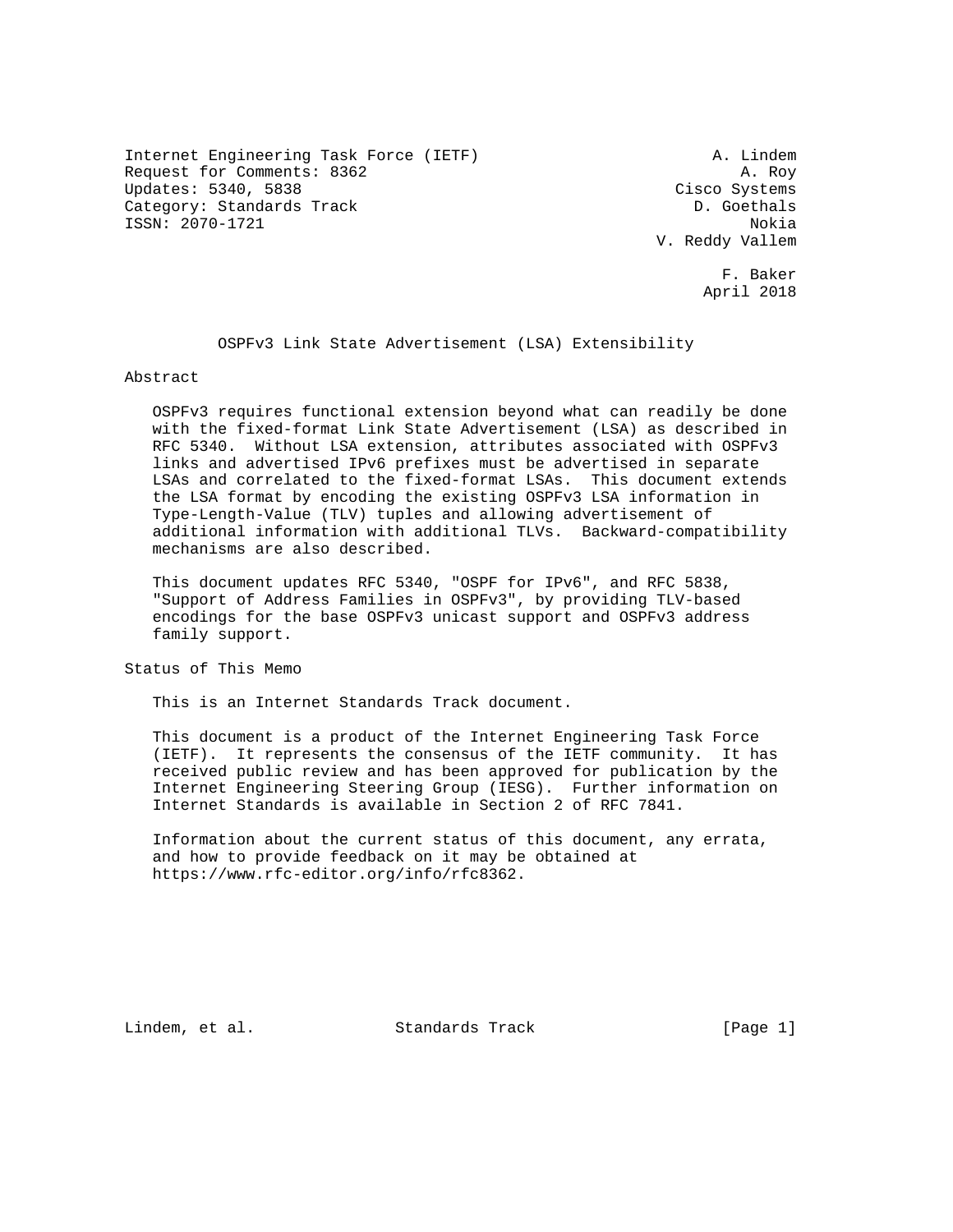# Copyright Notice

 Copyright (c) 2018 IETF Trust and the persons identified as the document authors. All rights reserved.

 This document is subject to BCP 78 and the IETF Trust's Legal Provisions Relating to IETF Documents

 (https://trustee.ietf.org/license-info) in effect on the date of publication of this document. Please review these documents carefully, as they describe your rights and restrictions with respect to this document. Code Components extracted from this document must include Simplified BSD License text as described in Section 4.e of the Trust Legal Provisions and are provided without warranty as described in the Simplified BSD License.

Table of Contents

| 1 <sup>1</sup> |                                                 |  |  | 3              |
|----------------|-------------------------------------------------|--|--|----------------|
| 1.1.           | Requirements Notation                           |  |  | $\overline{4}$ |
|                | 1.2. OSPFv3 LSA Terminology                     |  |  | $\overline{4}$ |
| 2.             | OSPFv3 Extended LSA Types                       |  |  | $\overline{4}$ |
| 3 <sub>1</sub> | OSPFv3 Extended LSA TLVs                        |  |  | 5              |
| 3.1.           | Prefix Options Extensions                       |  |  | 6              |
|                | 3.1.1. N-bit Prefix Option                      |  |  | 7              |
|                |                                                 |  |  | 8              |
| 3.3.           |                                                 |  |  | 9              |
| 3.4.           |                                                 |  |  | 10             |
| 3.5.           | Inter-Area-Router TLV                           |  |  | 11             |
| 3.6.           |                                                 |  |  | 12             |
| 3.7.           | Intra-Area-Prefix TLV                           |  |  | 13             |
| 3.8.           | IPv6 Link-Local Address TLV                     |  |  | 14             |
| 3.9.           | IPv4 Link-Local Address TLV                     |  |  | 14             |
|                |                                                 |  |  | 15             |
|                | 3.11. IPv4-Forwarding-Address Sub-TLV           |  |  | 15             |
|                |                                                 |  |  | 16             |
|                |                                                 |  |  | 16             |
| 4.1            |                                                 |  |  | 16             |
| 4.2.           | OSPFv3 E-Network-LSA                            |  |  | 18             |
|                |                                                 |  |  |                |
| 4.3.<br>4.4.   | OSPFv3 E-Inter-Area-Prefix-LSA                  |  |  | 19             |
|                | OSPFv3 E-Inter-Area-Router-LSA                  |  |  | 20             |
| 4.5.           | OSPFv3 E-AS-External-LSA                        |  |  | 21             |
| 4.6.           |                                                 |  |  | 22             |
| 4.7.           |                                                 |  |  | 22             |
| 4.8.           | OSPFv3 E-Intra-Area-Prefix-LSA                  |  |  | 24             |
| 5 <sub>1</sub> | Malformed OSPFv3 Extended LSA Handling          |  |  | 25             |
| რ.             | LSA Extension Backward Compatibility            |  |  | 25             |
| 6.1.           | Full Extended LSA Migration                     |  |  | 25             |
| 6.2.           | Extended LSA Sparse-Mode Backward Compatibility |  |  | 26             |

Lindem, et al. Standards Track [Page 2]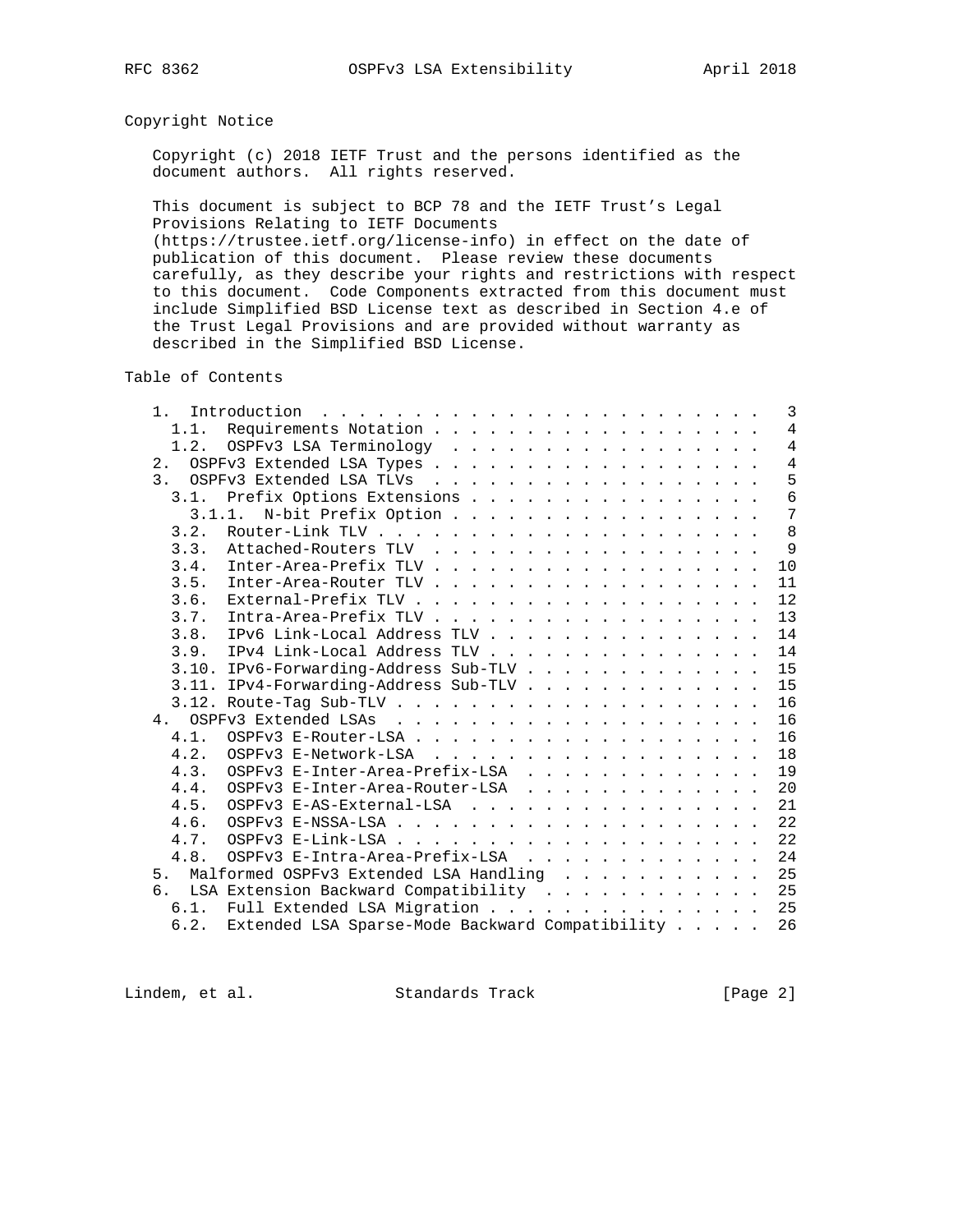| 6.3. LSA TLV Processing Backward Compatibility 26 |  |  |  |  |    |
|---------------------------------------------------|--|--|--|--|----|
| 7. Security Considerations 27                     |  |  |  |  |    |
|                                                   |  |  |  |  |    |
| 8.1. OSPFv3 Extended LSA TLV Registry             |  |  |  |  | 27 |
| 8.2. OSPFv3 Extended LSA Sub-TLV Registry         |  |  |  |  | 28 |
|                                                   |  |  |  |  | 29 |
| 9.1. Normative References                         |  |  |  |  | 29 |
| 9.2. Informative References                       |  |  |  |  | 30 |
| Appendix A. Global Configuration Parameters 31    |  |  |  |  |    |
| Appendix B. Area Configuration Parameters         |  |  |  |  | 31 |
|                                                   |  |  |  |  | 32 |
|                                                   |  |  |  |  | 32 |
|                                                   |  |  |  |  | 33 |
|                                                   |  |  |  |  |    |

## 1. Introduction

 OSPFv3 requires functional extension beyond what can readily be done with the fixed-format Link State Advertisement (LSA) as described in RFC 5340 [OSPFV3]. Without LSA extension, attributes associated with OSPFv3 links and advertised IPv6 prefixes must be advertised in separate LSAs and correlated to the fixed-format LSAs. This document extends the LSA format by encoding the existing OSPFv3 LSA information in Type-Length-Value (TLV) tuples and allowing advertisement of additional information with additional TLVs. Backward-compatibility mechanisms are also described.

 This document updates RFC 5340, "OSPF for IPv6", and RFC 5838, "Support of Address Families in OSPFv3", by providing TLV-based encodings for the base OSPFv3 support [OSPFV3] and OSPFv3 address family support [OSPFV3-AF].

 A similar extension was previously proposed in support of multi topology routing. Additional requirements for the OSPFv3 LSA extension include source/destination routing, route tagging, and others.

 A final requirement is to limit the changes to OSPFv3 to those necessary for TLV-based LSAs. For the most part, the semantics of existing OSPFv3 LSAs are retained for their TLV-based successor LSAs described herein. Additionally, encoding details, e.g., the representation of IPv6 prefixes as described in Appendix A.4.1 in RFC 5340 [OSPFV3], have been retained. This requirement was included to increase the expedience of IETF adoption and deployment.

Lindem, et al. Standards Track [Page 3]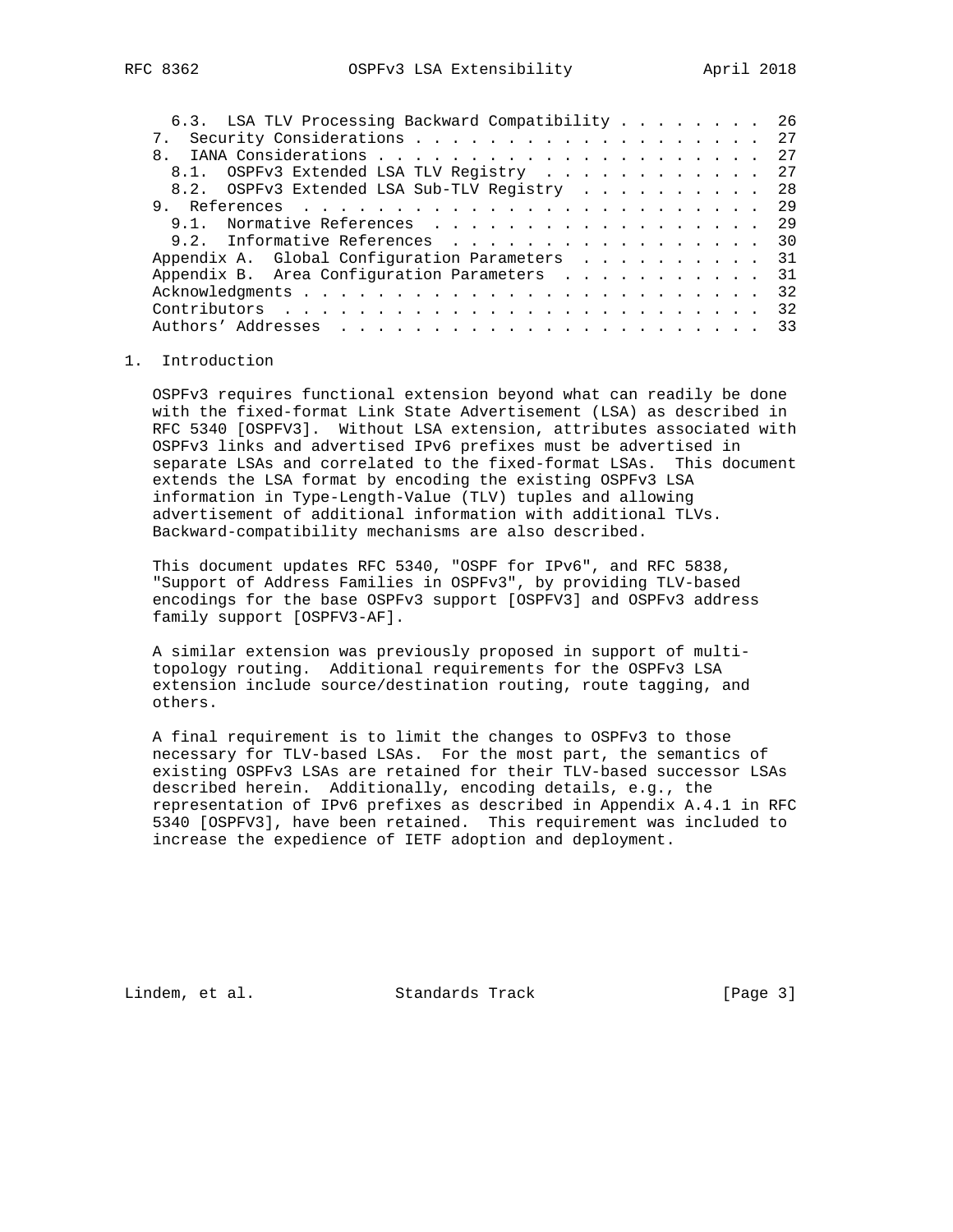The following aspects of the OSPFv3 LSA extension are described:

- 1. Extended LSA Types
- 2. Extended LSA TLVs
- 3. Extended LSA Formats
- 4. Backward Compatibility
- 1.1. Requirements Notation

 The key words "MUST", "MUST NOT", "REQUIRED", "SHALL", "SHALL NOT", "SHOULD", "SHOULD NOT", "RECOMMENDED", "NOT RECOMMENDED", "MAY", and "OPTIONAL" in this document are to be interpreted as described in BCP 14 [RFC2119] [RFC8174] when, and only when, they appear in all capitals, as shown here.

1.2. OSPFv3 LSA Terminology

 The TLV-based OSPFv3 LSAs described in this document will be referred to as Extended LSAs. The OSPFv3 fixed-format LSAs [OSPFV3] will be referred to as Legacy LSAs.

2. OSPFv3 Extended LSA Types

 In order to provide backward compatibility, new LSA codes must be allocated. There are eight fixed-format LSAs defined in RFC 5340 [OSPFV3]. For ease of implementation and debugging, the LSA function codes are the same as the fixed-format LSAs only with 32, i.e., 0x20, added. The alternative to this mapping was to allocate a bit in the LS Type indicating the new LSA format. However, this would have used one half the LSA function code space for the migration of the eight original fixed-format LSAs. For backward compatibility, the U-bit MUST be set in the LS Type so that the LSAs will be flooded by OSPFv3 routers that do not understand them.

Lindem, et al. Standards Track [Page 4]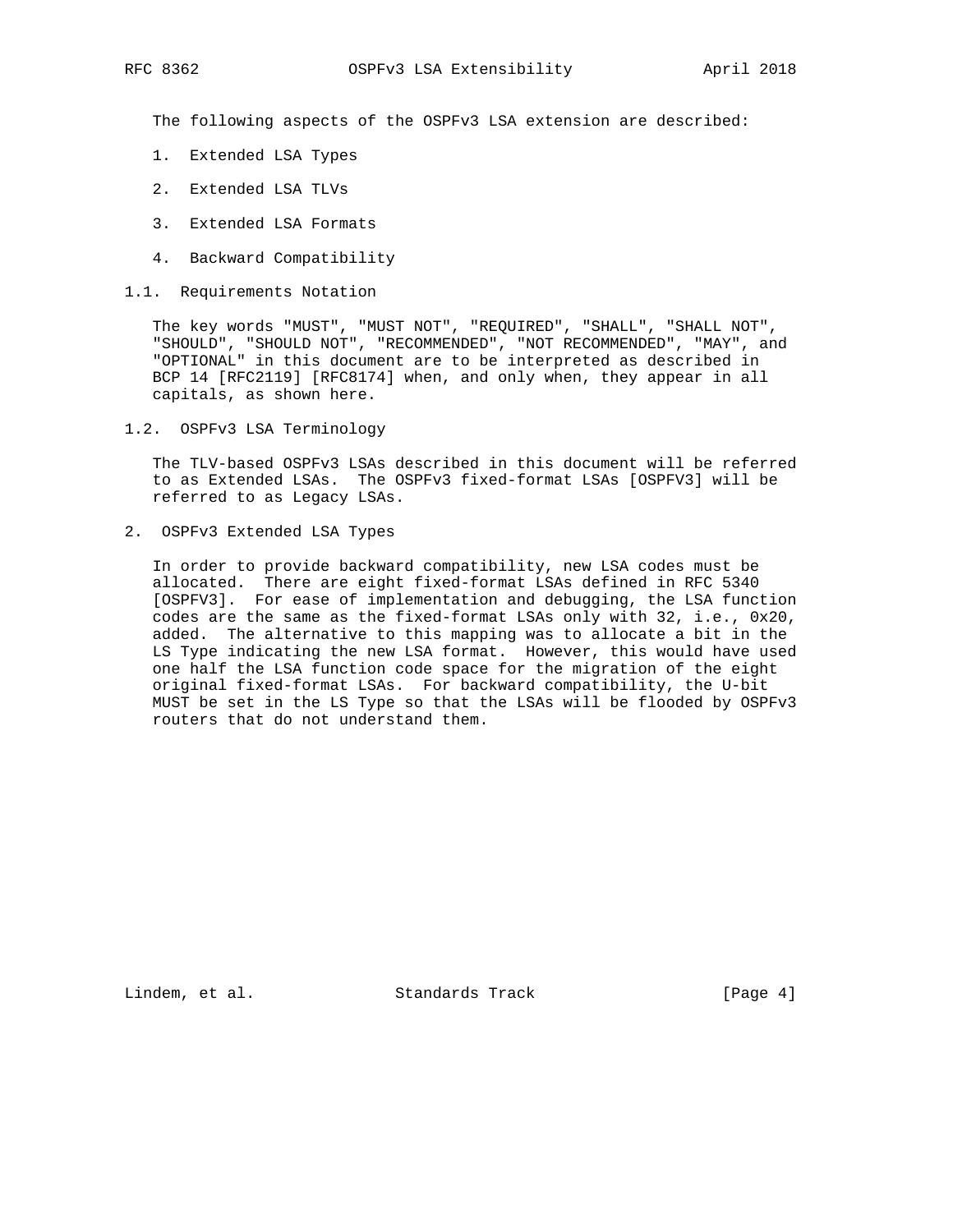| LSA function code | LS Type         | Description                  |
|-------------------|-----------------|------------------------------|
|                   |                 |                              |
| 33                | 0xA021          | E-Router-LSA                 |
| 34                | 0xA022          | E-Network-LSA                |
| 35                | 0xA023          | E-Inter-Area-Prefix-LSA      |
| 36                | 0xA024          | E-Inter-Area-Router-LSA      |
| 37                | 0xC025          | E-AS-External-LSA            |
| 38                | N/A             | Unused (Not to be allocated) |
| 39                | 0xA027          | $E-Type-7-LSA$               |
| 40                | $0 \times 8028$ | E-Link-LSA                   |
| 41                | 0xA029          | E-Intra-Area-Prefix-LSA      |
|                   |                 |                              |

#### OSPFv3 Extended LSA Types

3. OSPFv3 Extended LSA TLVs

 The format of the TLVs within the body of the Extended LSAs is the same as the format used by the Traffic Engineering Extensions to OSPF [TE]. The variable TLV section consists of one or more nested TLV tuples. Nested TLVs are also referred to as sub-TLVs. The format of each TLV is:

|      |  |  |  |  |  |  |  |  |  |  |  |  |       |  |  |  |        |  |  | 0 1 2 3 4 5 6 7 8 9 0 1 2 3 4 5 6 7 8 9 0 1 2 3 4 5 6 7 8 9 0 1 |  |
|------|--|--|--|--|--|--|--|--|--|--|--|--|-------|--|--|--|--------|--|--|-----------------------------------------------------------------|--|
|      |  |  |  |  |  |  |  |  |  |  |  |  |       |  |  |  |        |  |  |                                                                 |  |
| Type |  |  |  |  |  |  |  |  |  |  |  |  |       |  |  |  | Length |  |  |                                                                 |  |
|      |  |  |  |  |  |  |  |  |  |  |  |  |       |  |  |  |        |  |  |                                                                 |  |
|      |  |  |  |  |  |  |  |  |  |  |  |  | Value |  |  |  |        |  |  |                                                                 |  |
|      |  |  |  |  |  |  |  |  |  |  |  |  |       |  |  |  |        |  |  |                                                                 |  |

# TLV Format

 The Length field defines the length of the value portion in octets (thus, a TLV with no value portion would have a length of 0). The TLV is padded to 4-octet alignment; padding is not included in the Length field (so a 3-octet value would have a length of 3, but the total size of the TLV would be 8 octets). Nested TLVs are also 32-bit aligned. For example, a 1-byte value would have the Length field set to 1, and 3 octets of padding would be added to the end of the value portion of the TLV.

This document defines the following top-level TLV types:

o 0 - Reserved

o 1 - Router-Link TLV

Lindem, et al. Standards Track [Page 5]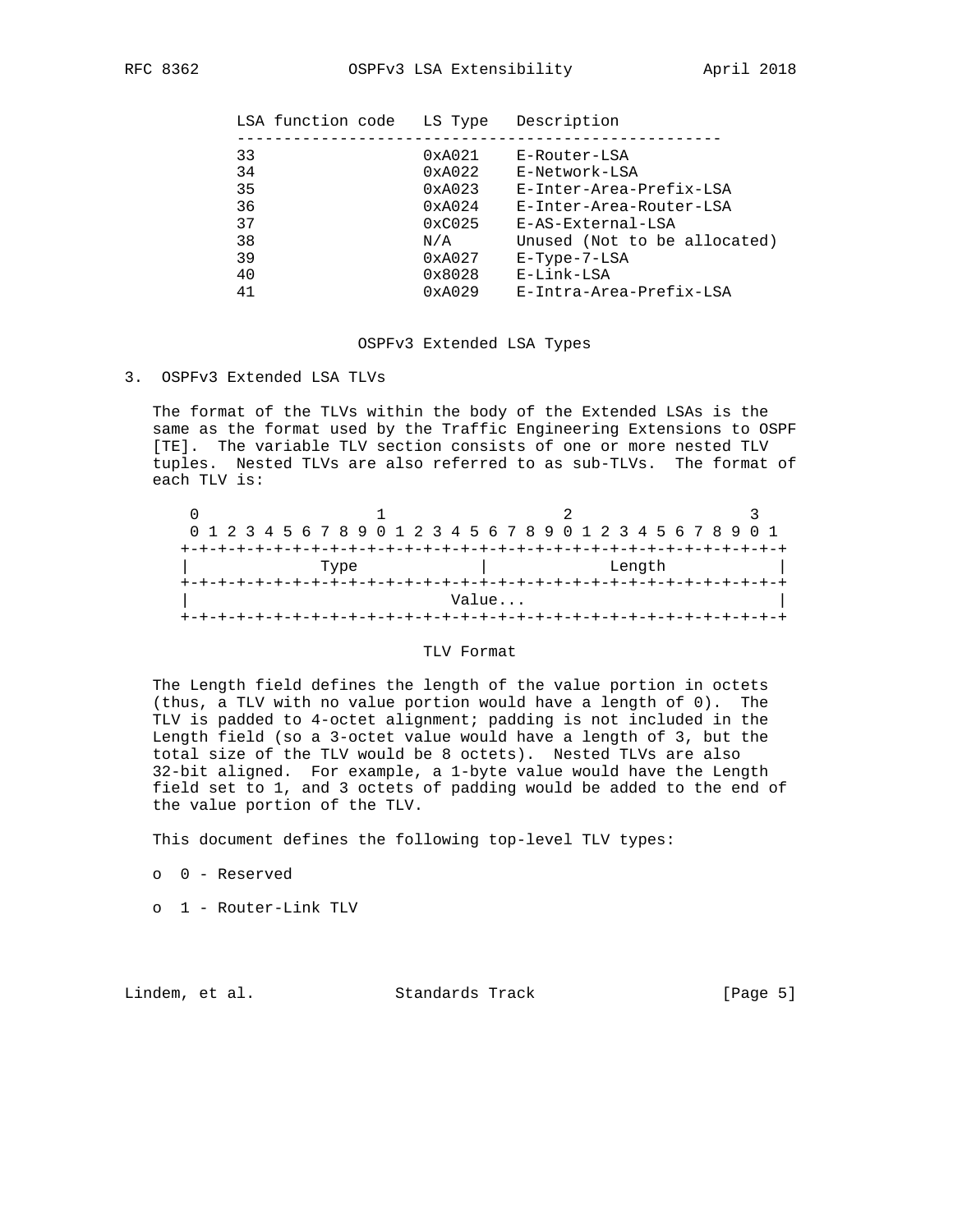- o 2 Attached-Routers TLV
- o 3 Inter-Area-Prefix TLV
- o 4 Inter-Area-Router TLV
- o 5 External-Prefix TLV
- o 6 Intra-Area-Prefix TLV
- o 7 IPv6 Link-Local Address TLV
- o 8 IPv4 Link-Local Address TLV

Additionally, this document defines the following sub-TLV types:

- o 0 Reserved
- o 1 IPv6-Forwarding-Address sub-TLV
- o 2 IPv4-Forwarding-Address sub-TLV
- o 3 Route-Tag sub-TLV

 In general, TLVs and sub-TLVs MAY occur in any order, and the specification should define whether the TLV or sub-TLV is required and the behavior when there are multiple occurrences of the TLV or sub-TLV. While this document only describes the usage of TLVs and sub-TLVs, sub-TLVs may be nested to any level as long as the sub-TLVs are fully specified in the specification for the subsuming sub-TLV.

 For backward compatibility, an LSA is not considered malformed from a TLV perspective unless either a required TLV is missing or a specified TLV is less than the minimum required length. Refer to Section 6.3 for more information on TLV backward compatibility.

## 3.1. Prefix Options Extensions

 The prefix options are extended from Appendix A.4.1.1 [OSPFV3]. The applicability of the LA-bit is expanded, and it SHOULD be set in Inter-Area-Prefix TLVs and MAY be set in External-Prefix TLVs when the advertised host IPv6 address, i.e., PrefixLength = 128 for the IPv6 Address Family or PrefixLength = 32 for the IPv4 Address Family [OSPFV3-AF], is an interface address. In RFC 5340, the LA-bit is only set in Intra-Area-Prefix-LSAs (Section 4.4.3.9 of [OSPFV3]). This will allow a stable address to be advertised without having to configure a separate loopback address in every OSPFv3 area.

Lindem, et al. Standards Track [Page 6]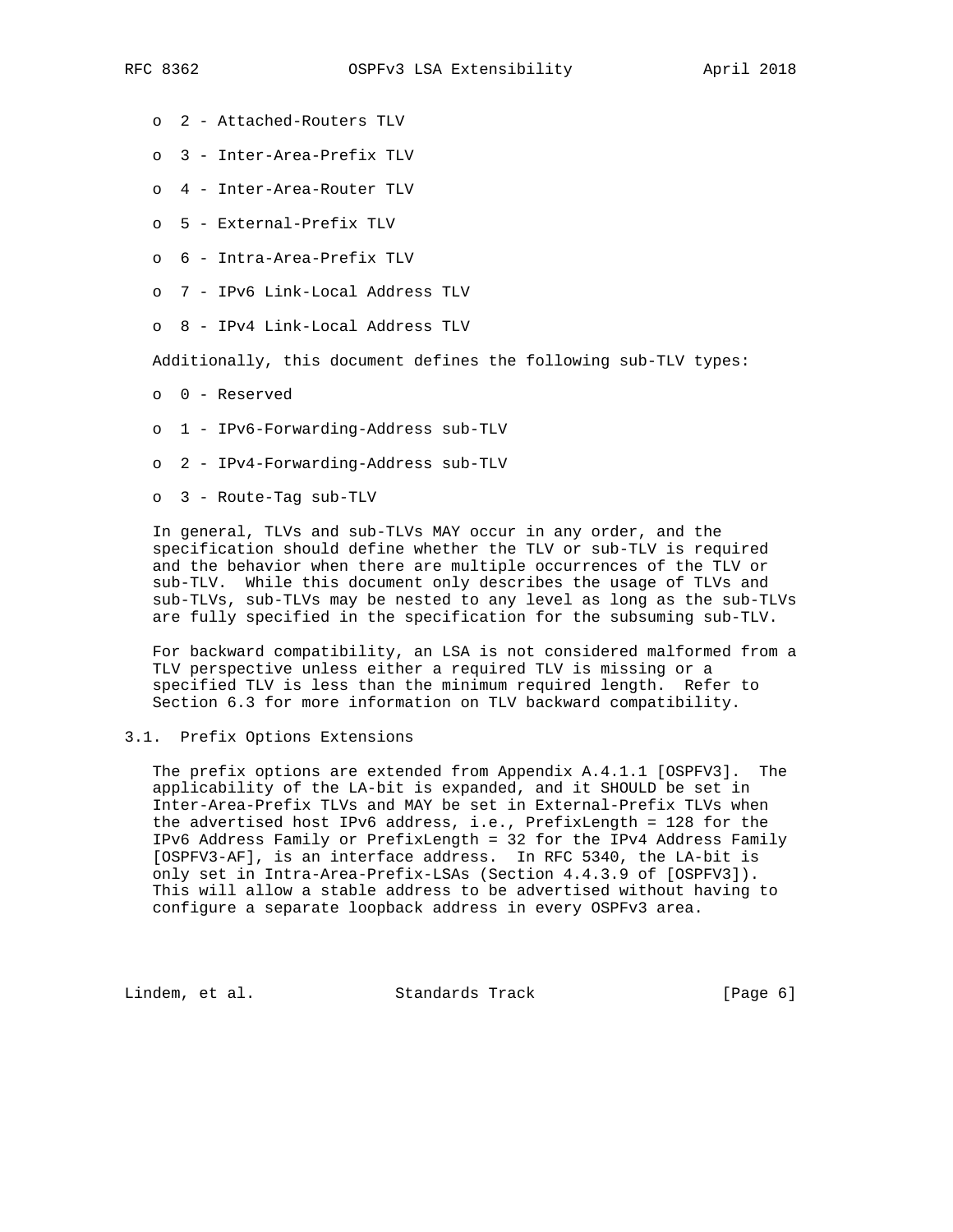# 3.1.1. N-bit Prefix Option

 Additionally, the N-bit prefix option is defined. The figure below shows the position of the N-bit in the prefix options (value 0x20).

> 0 1 2 3 4 5 6 7 +--+--+--+--+--+--+--+--+ | | | N|DN| P| x|LA|NU| +--+--+--+--+--+--+--+--+

The Prefix Options Field

 The N-bit is set in PrefixOptions for a host address (PrefixLength=128 for the IPv6 Address Family or PrefixLength=32 for the IPv4 Address Family [OSPFV3-AF]) that identifies the advertising router. While it is similar to the LA-bit, there are two differences. The advertising router MAY choose NOT to set the N-bit even when the above conditions are met. If the N-bit is set and the PrefixLength is NOT 128 for the IPv6 Address Family or 32 for the IPv4 Address Family [OSPFV3-AF], the N-bit MUST be ignored. Additionally, the N-bit is propagated in the PrefixOptions when an OSPFv3 Area Border Router (ABR) originates an Inter-Area-Prefix-LSA for an Intra-Area route that has the N-bit set in the PrefixOptions. Similarly, the N-bit is propagated in the PrefixOptions when an OSPFv3 Not-So-Stubby Area (NSSA) ABR originates an E-AS-External-LSA corresponding to an NSSA route as described in Section 3 of RFC 3101 [NSSA]. The N-bit is added to the Inter-Area-Prefix TLV (Section 3.4), External-Prefix TLV (Section 3.6), and Intra-Area-Prefix-TLV (Section 3.7). The N-bit is used as hint to identify the preferred address to reach the advertising OSPFv3 router. This would be in contrast to an anycast address [IPV6-ADDRESS-ARCH], which could also be a local address with the LA-bit set. It is useful for applications such as identifying the prefixes corresponding to Node Segment Identifiers (SIDs) in Segment Routing [SEGMENT-ROUTING]. There may be future applications requiring selection of a prefix associated with an OSPFv3 router.

Lindem, et al. Standards Track [Page 7]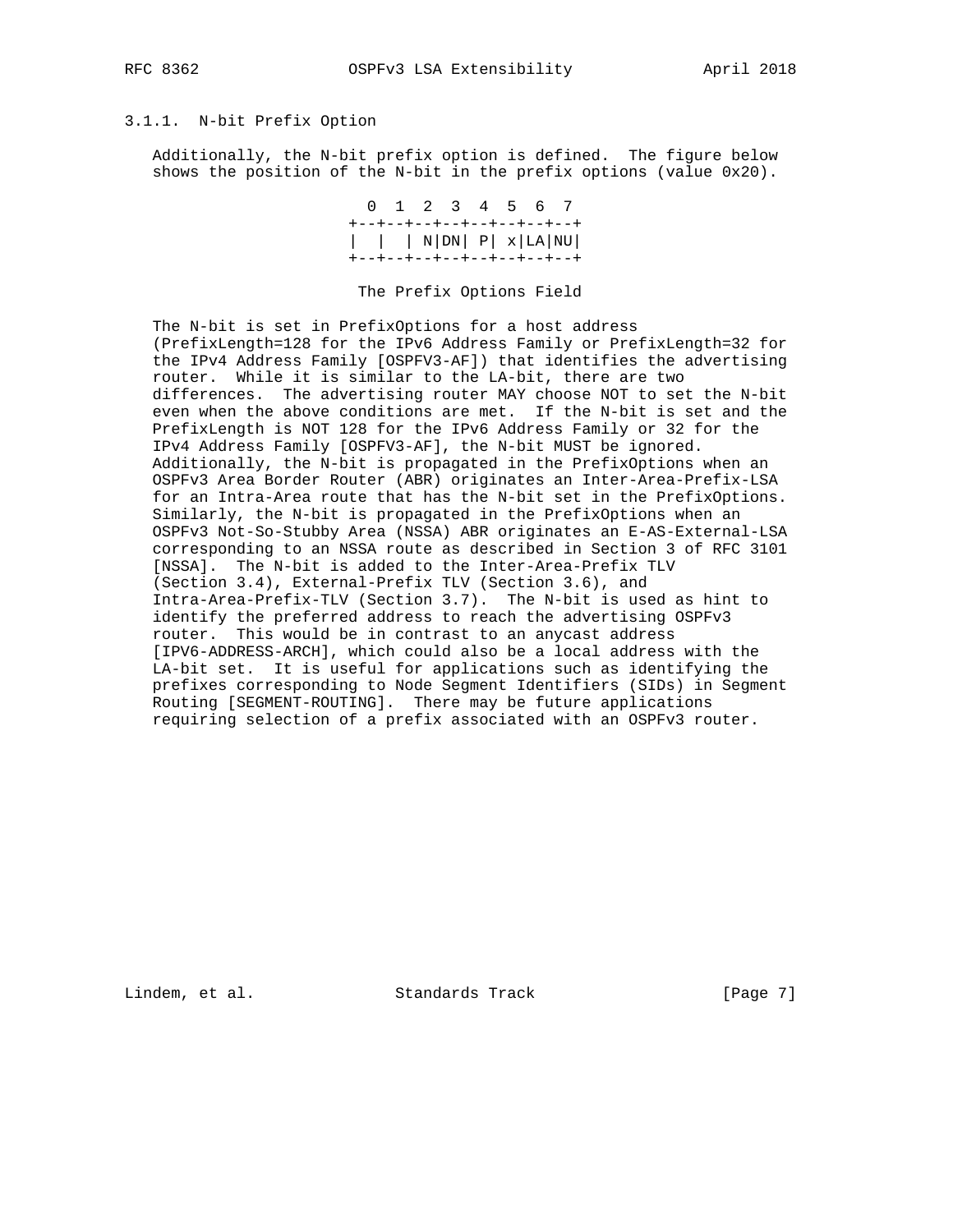# 3.2. Router-Link TLV

 The Router-Link TLV defines a single router link, and the field definitions correspond directly to links in the OSPFv3 Router-LSA; see Appendix A.4.3 of [OSPFV3]. The Router-Link TLV is only applicable to the E-Router-LSA (Section 4.1). Inclusion in other Extended LSAs MUST be ignored.

|                    |                 | 1 2 3 4 5 6 7 8 9 0 1 2 3 4 5 6 7 8 9 0 1 2 3 4 5 6 7 8 9 |          |            |        |  |
|--------------------|-----------------|-----------------------------------------------------------|----------|------------|--------|--|
|                    |                 |                                                           |          |            |        |  |
|                    | 1 (Router-Link) |                                                           |          | TLV Length |        |  |
|                    |                 |                                                           |          |            |        |  |
| Type               |                 |                                                           |          |            | Metric |  |
| <b>+-+-+-+-+-+</b> |                 |                                                           |          |            |        |  |
|                    |                 | Interface ID                                              |          |            |        |  |
| +-+-+-+-+-+-+-     |                 |                                                           |          |            |        |  |
|                    |                 | Neighbor Interface ID                                     |          |            |        |  |
|                    |                 |                                                           |          |            |        |  |
|                    |                 | Neighbor Router ID                                        |          |            |        |  |
|                    |                 |                                                           |          |            |        |  |
|                    |                 |                                                           | Sub-TLVs |            |        |  |
|                    |                 |                                                           |          |            |        |  |
|                    |                 |                                                           |          |            |        |  |
|                    |                 |                                                           |          |            |        |  |

Router-Link TLV

Lindem, et al. Standards Track [Page 8]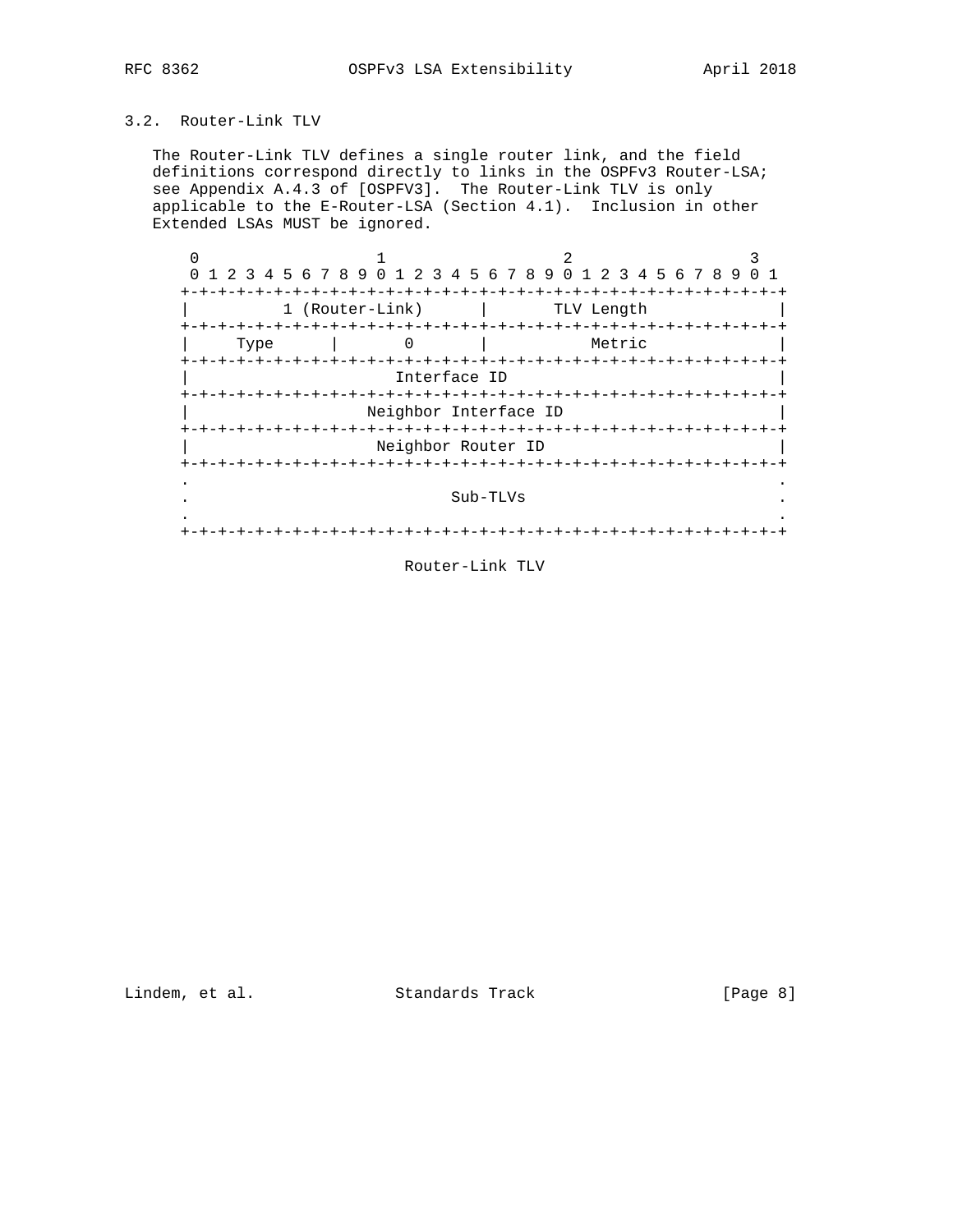# 3.3. Attached-Routers TLV

 The Attached-Routers TLV defines all the routers attached to an OSPFv3 multi-access network. The field definitions correspond directly to content of the OSPFv3 Network-LSA; see Appendix A.4.4 of [OSPFV3]. The Attached-Routers TLV is only applicable to the E-Network-LSA (Section 4.2). Inclusion in other Extended LSAs MUST be ignored.

| 0 1 2 3 4 5 6 7 8 9 0 1 2 3 4 5 6 7 8 9 0 1 2 3 4 5 6 7 8 9 |                |  |
|-------------------------------------------------------------|----------------|--|
|                                                             |                |  |
| 2 (Attached-Routers)                                        | TLV Length     |  |
|                                                             | -+-+-+-+-+-+-+ |  |
| Adjacent Neighbor Router ID                                 |                |  |
|                                                             |                |  |
|                                                             |                |  |
| Additional Adjacent Neighbors                               |                |  |
|                                                             |                |  |
|                                                             |                |  |

### Attached-Routers TLV

 There are two reasons for not having a separate TLV or sub-TLV for each adjacent neighbor. The first is to discourage using the E-Network-LSA for more than its current role of solely advertising the routers attached to a multi-access network. The router's metric as well as the attributes of individual attached routers should be advertised in their respective E-Router-LSAs. The second reason is that there is only a single E-Network-LSA per multi-access link with the Link State ID set to the Designated Router's Interface ID, and consequently, compact encoding has been chosen to decrease the likelihood that the size of the E-Network-LSA will require IPv6 fragmentation when advertised in an OSPFv3 Link State Update packet.

Lindem, et al. Standards Track [Page 9]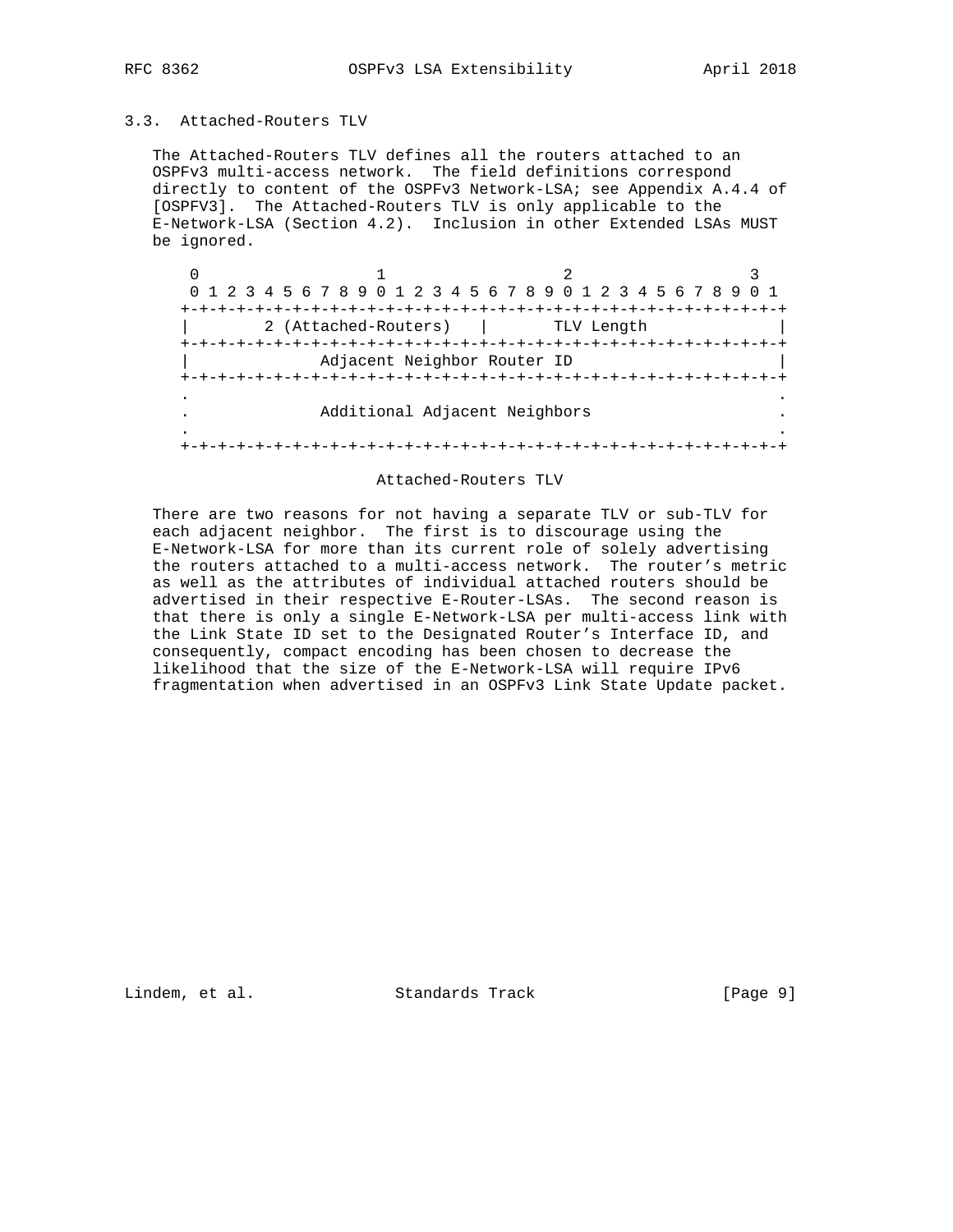# 3.4. Inter-Area-Prefix TLV

 The Inter-Area-Prefix TLV defines a single OSPFV3 inter-area prefix. The field definitions correspond directly to the content of an OSPFv3 IPv6 Prefix, as defined in Appendix A.4.1 of [OSPFV3], and an OSPFv3 Inter-Area-Prefix-LSA, as defined in Appendix A.4.5 of [OSPFV3]. Additionally, the PrefixOptions are extended as described in Section 3.1. The Inter-Area-Prefix TLV is only applicable to the E-Inter-Area-Prefix-LSA (Section 4.3). Inclusion in other Extended LSAs MUST be ignored.

|                 | 1 2 3 4 5 6 7 8 9 0 1 2 3 4 5 6 7 8 9 0 1 2 3 4 5 6 7 8 9 |                      |          |                   |            |  |  |  |  |
|-----------------|-----------------------------------------------------------|----------------------|----------|-------------------|------------|--|--|--|--|
| +-+-+-+-+-+-+-+ | 3 (Inter-Area Prefix)                                     | -+-+-+-+-+-+-+-+-+-+ |          | $- + - + - + - +$ | TLV Length |  |  |  |  |
|                 |                                                           |                      |          | Metric            |            |  |  |  |  |
| PrefixLength    | PrefixOptions                                             |                      |          |                   |            |  |  |  |  |
|                 |                                                           | Address Prefix       |          |                   |            |  |  |  |  |
|                 |                                                           |                      |          |                   |            |  |  |  |  |
|                 |                                                           |                      | Sub-TLVs |                   |            |  |  |  |  |
|                 |                                                           |                      |          |                   |            |  |  |  |  |

# Inter-Area-Prefix TLV

Lindem, et al. Standards Track [Page 10]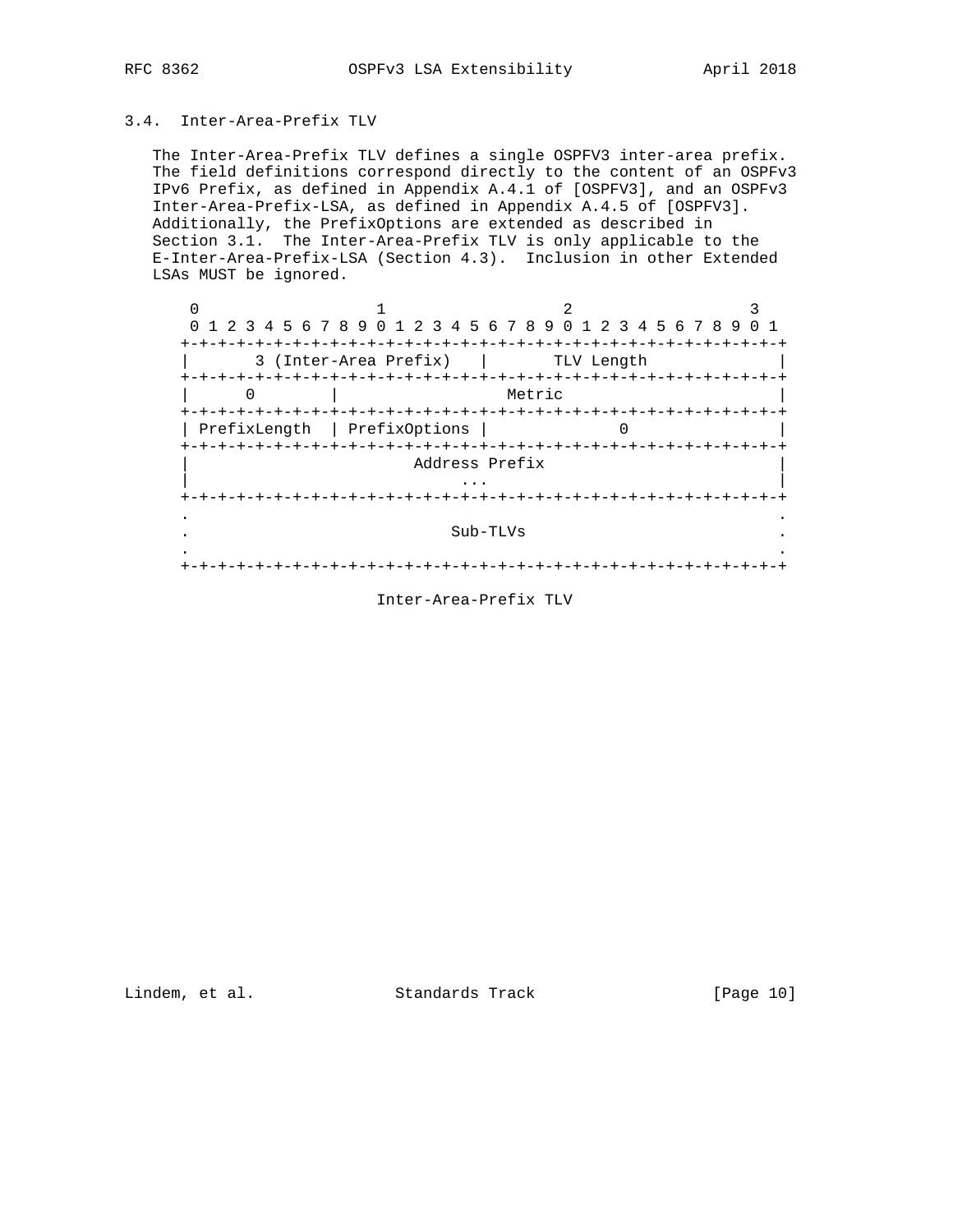# 3.5. Inter-Area-Router TLV

 The Inter-Area-Router TLV defines a single OSPFv3 Autonomous System Boundary Router (ASBR) that is reachable in another area. The field definitions correspond directly to the content of an OSPFv3 Inter-Area-Router-LSA, as defined in Appendix A.4.6 of [OSPFV3]. The Inter-Area-Router TLV is only applicable to the E-Inter-Area-Router-LSA (Section 4.4). Inclusion in other Extended LSAs MUST be ignored.

| $\Omega$                | 1 2 3 4 5 6 7 8 9 0 1 2 3 4 5 6 7 8 9 0 1 2 3 4 5 6 7 8 9 0 1 |  |  |                      |  |  |                       |  |                               |         |            |  |  |  |  |  |  |
|-------------------------|---------------------------------------------------------------|--|--|----------------------|--|--|-----------------------|--|-------------------------------|---------|------------|--|--|--|--|--|--|
| +-+-+-+-+-+-+-+-+-+-+-+ |                                                               |  |  |                      |  |  | 4 (Inter-Area Router) |  | -+-+-+-+-+-+-+-+-+-+-+-+-+-+- |         | TLV Length |  |  |  |  |  |  |
|                         |                                                               |  |  | $-+ - + - + - + - +$ |  |  |                       |  | -+-+-+-+-+-+-+-+-+-+-+-+      | Options |            |  |  |  |  |  |  |
|                         |                                                               |  |  |                      |  |  |                       |  |                               | Metric  |            |  |  |  |  |  |  |
|                         |                                                               |  |  |                      |  |  |                       |  | Destination Router ID         |         |            |  |  |  |  |  |  |
|                         |                                                               |  |  |                      |  |  |                       |  |                               |         |            |  |  |  |  |  |  |
|                         |                                                               |  |  |                      |  |  |                       |  | Sub-TLVs                      |         |            |  |  |  |  |  |  |
|                         |                                                               |  |  |                      |  |  |                       |  |                               |         |            |  |  |  |  |  |  |

Inter-Area-Router TLV

Lindem, et al. Standards Track [Page 11]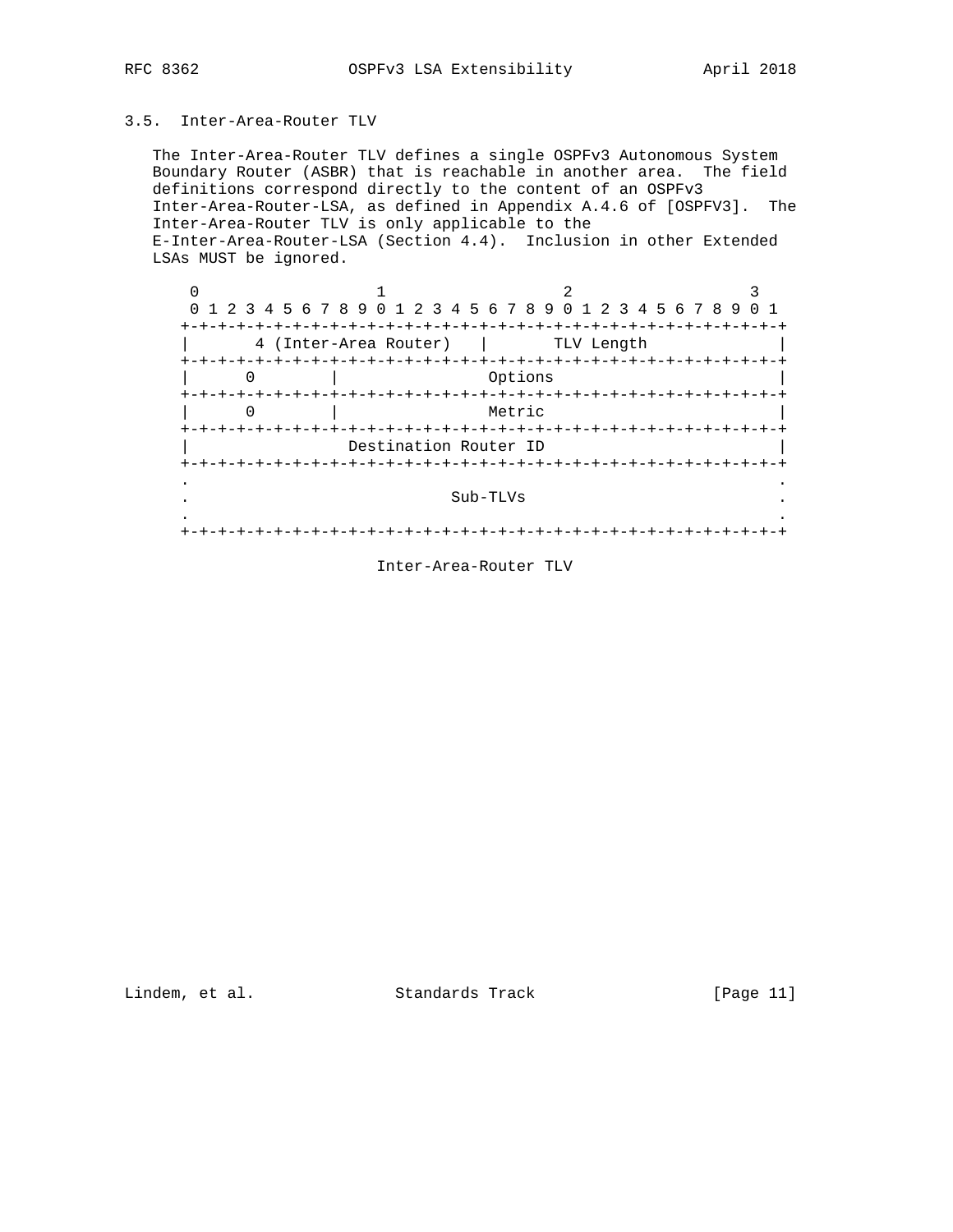## 3.6. External-Prefix TLV

 The External-Prefix TLV defines a single OSPFv3 external prefix. With the exception of omitted fields noted below, the field definitions correspond directly to the content of an OSPFv3 IPv6 Prefix, as defined in Appendix A.4.1 of [OSPFV3], and an OSPFv3 AS-External-LSA, as defined in Appendix A.4.7 of [OSPFV3]. The External-Prefix TLV is only applicable to the E-AS-External-LSA (Section 4.5) and the E-NSSA-LSA (Section 4.6). Additionally, the PrefixOptions are extended as described in Section 3.1. Inclusion in other Extended LSAs MUST be ignored.

| $\Omega$                          | 1 2 3 4 5 6 7 8 9 0 1 2 3 4 5 6 7 8 9 0 1 2 3 4 5 6 7 8 9 |                 |                     |  |
|-----------------------------------|-----------------------------------------------------------|-----------------|---------------------|--|
|                                   | -+-+-+-                                                   |                 |                     |  |
| 5                                 | (External Prefix)                                         |                 | TLV Length          |  |
|                                   |                                                           | --+-+-+-+-+-+-+ |                     |  |
| Е                                 |                                                           | Metric          |                     |  |
|                                   |                                                           |                 |                     |  |
| PrefixLength                      | PrefixOptions                                             |                 |                     |  |
| +-+-+-+-+-+-+-+-+-+-+-+-+-+-+-+-+ |                                                           |                 | +-+-+-+-+-+-+-+-+-+ |  |
|                                   | Address Prefix                                            |                 |                     |  |
|                                   |                                                           |                 |                     |  |
|                                   |                                                           | -+-+-+-+        |                     |  |
|                                   |                                                           |                 |                     |  |
|                                   |                                                           | Sub-TLVs        |                     |  |
|                                   |                                                           |                 |                     |  |
|                                   |                                                           |                 |                     |  |
|                                   |                                                           |                 |                     |  |

#### External-Prefix TLV

 In the External-Prefix TLV, the optional IPv6/IPv4 Forwarding Address and External Route Tag are now sub-TLVs. Given the Referenced LS Type and Referenced Link State ID from the AS-External-LSA have never been used or even specified, they have been omitted from the External-Prefix TLV. If there were ever a requirement for a referenced LSA, it could be satisfied with a sub-TLV.

 The following sub-TLVs are defined for optional inclusion in the External-Prefix TLV:

- o 1 IPv6-Forwarding-Address sub-TLV (Section 3.10)
- o 2 IPv4-Forwarding-Address sub-TLV (Section 3.11)
- o 3 Route-Tag sub-TLV (Section 3.12)

Lindem, et al. Standards Track [Page 12]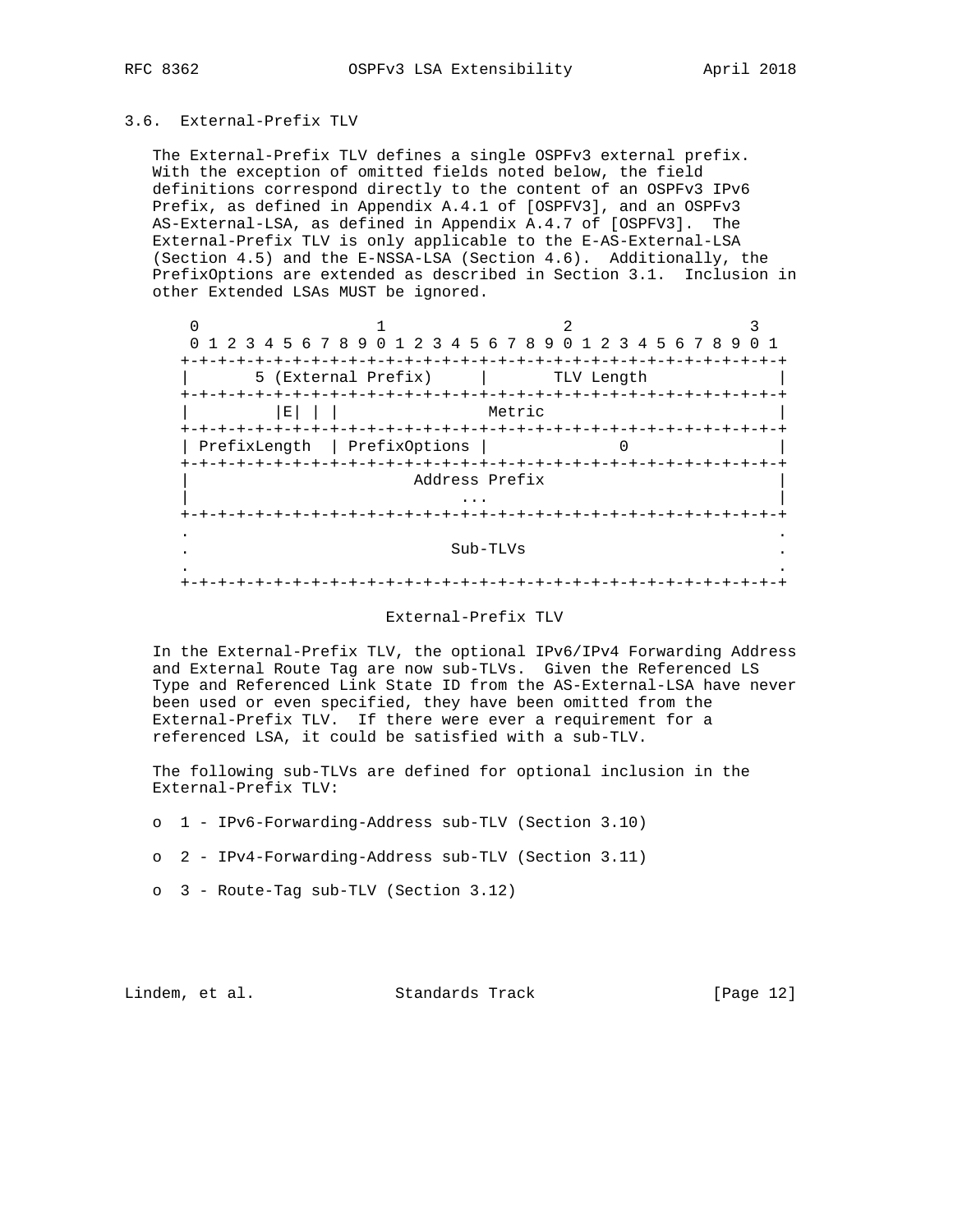# 3.7. Intra-Area-Prefix TLV

 The Intra-Area-Prefix TLV defines a single OSPFv3 intra-area prefix. The field definitions correspond directly to the content of an OSPFv3 IPv6 Prefix, as defined in Appendix A.4.1 of [OSPFV3], and an OSPFv3 Link-LSA, as defined in Appendix A.4.9 of [OSPFV3]. The Intra-Area-Prefix TLV is only applicable to the E-Link-LSA (Section 4.7) and the E-Intra-Area-Prefix-LSA (Section 4.8). Additionally, the PrefixOptions are extended as described in Section 3.1. Inclusion in other Extended LSAs MUST be ignored.

|              | 1 2 3 4 5 6 7 8 9 0 1 2 3 4 5 6 7 8 9 0 1 2 3 4 5 6 7 8 9 |               | $- + - +$  | -+-+-+-+-+-+ |
|--------------|-----------------------------------------------------------|---------------|------------|--------------|
|              | 6 (Intra-Area Prefix)                                     | $- + - + - +$ | TLV Length |              |
|              |                                                           | Metric        |            |              |
| PrefixLength | PrefixOptions                                             |               |            |              |
|              | Address Prefix                                            |               |            |              |
|              |                                                           |               |            |              |
|              |                                                           | Sub-TLVs      |            |              |
|              |                                                           |               |            |              |

# Intra-Area-Prefix TLV

Lindem, et al. Standards Track [Page 13]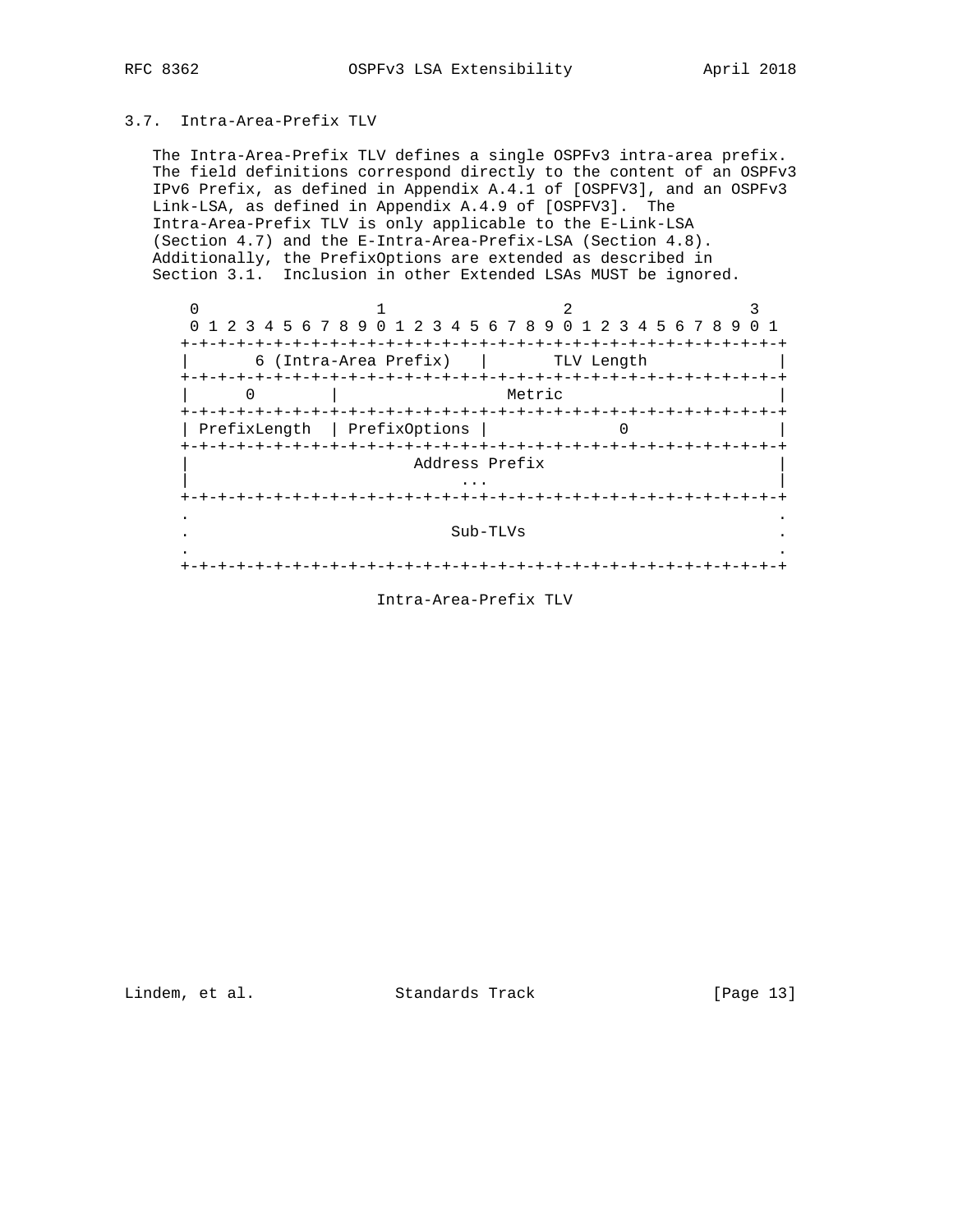## 3.8. IPv6 Link-Local Address TLV

 The IPv6 Link-Local Address TLV is to be used with IPv6 address families as defined in [OSPFV3-AF]. The IPv6 Link-Local Address TLV is only applicable to the E-Link-LSA (Section 4.7). Inclusion in other Extended LSAs MUST be ignored.

 $0$  1 2 3 0 1 2 3 4 5 6 7 8 9 0 1 2 3 4 5 6 7 8 9 0 1 2 3 4 5 6 7 8 9 0 1 +-+-+-+-+-+-+-+-+-+-+-+-+-+-+-+-+-+-+-+-+-+-+-+-+-+-+-+-+-+-+-+-+ | 7 (IPv6 Local-Local Address) | TLV Length | +-+-+-+-+-+-+-+-+-+-+-+-+-+-+-+-+-+-+-+-+-+-+-+-+-+-+-+-+-+-+-+-+ | | +- -+ | | +- IPv6 Link-Local Interface Address -+ | | +- -+ | | +-+-+-+-+-+-+-+-+-+-+-+-+-+-+-+-+-+-+-+-+-+-+-+-+-+-+-+-+-+-+-+-+ . . . Sub-TLVs . . . +-+-+-+-+-+-+-+-+-+-+-+-+-+-+-+-+-+-+-+-+-+-+-+-+-+-+-+-+-+-+-+-+

#### IPv6 Link-Local Address TLV

## 3.9. IPv4 Link-Local Address TLV

 The IPv4 Link-Local Address TLV is to be used with IPv4 address families as defined in [OSPFV3-AF]. The IPv4 Link-Local Address TLV is only applicable to the E-Link-LSA (Section 4.7). Inclusion in other Extended LSAs MUST be ignored.

 $0$  1 2 3 0 1 2 3 4 5 6 7 8 9 0 1 2 3 4 5 6 7 8 9 0 1 2 3 4 5 6 7 8 9 0 1 +-+-+-+-+-+-+-+-+-+-+-+-+-+-+-+-+-+-+-+-+-+-+-+-+-+-+-+-+-+-+-+-+ 8 (IPv4 Local-Local Address) | TLV Length +-+-+-+-+-+-+-+-+-+-+-+-+-+-+-+-+-+-+-+-+-+-+-+-+-+-+-+-+-+-+-+-+ | IPv4 Link-Local Interface Address | +-+-+-+-+-+-+-+-+-+-+-+-+-+-+-+-+-+-+-+-+-+-+-+-+-+-+-+-+-+-+-+-+ . . . Sub-TLVs . . . +-+-+-+-+-+-+-+-+-+-+-+-+-+-+-+-+-+-+-+-+-+-+-+-+-+-+-+-+-+-+-+-+

IPv4 Link-Local Address TLV

Lindem, et al. Standards Track [Page 14]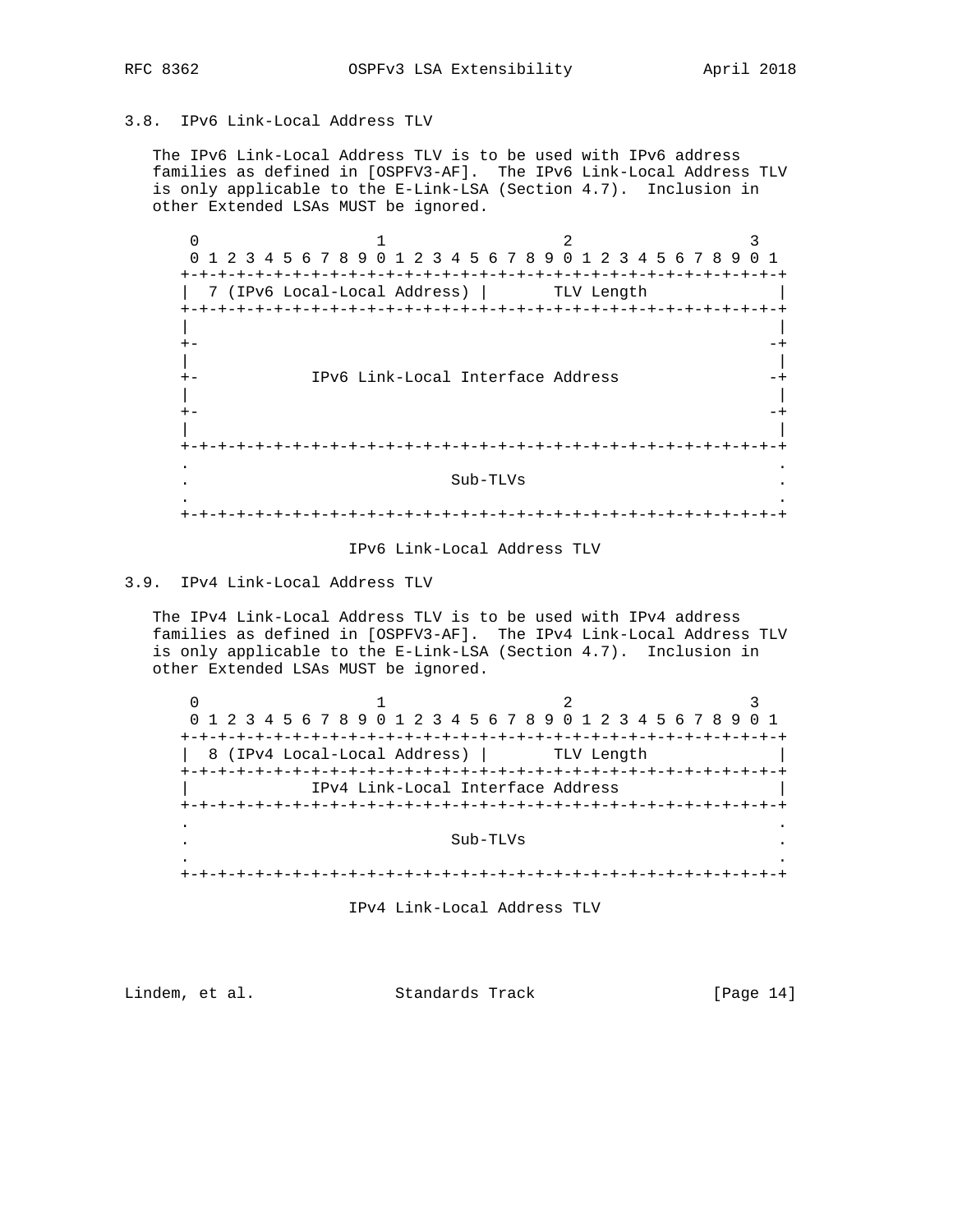## 3.10. IPv6-Forwarding-Address Sub-TLV

 The IPv6-Forwarding-Address TLV has identical semantics to the optional forwarding address in Appendix A.4.7 of [OSPFV3]. The IPv6- Forwarding-Address TLV is applicable to the External-Prefix TLV (Section 3.6). Specification as a sub-TLV of other TLVs is not defined herein. The sub-TLV is optional and the first specified instance is used as the forwarding address as defined in [OSPFV3]. Instances subsequent to the first MUST be ignored.

 The IPv6-Forwarding-Address TLV is to be used with IPv6 address families as defined in [OSPFV3-AF]. It MUST be ignored for other address families. The IPv6-Forwarding-Address TLV length must meet a minimum length (16 octets), or it will be considered malformed as described in Section 6.3.

 $0$  1 2 3 0 1 2 3 4 5 6 7 8 9 0 1 2 3 4 5 6 7 8 9 0 1 2 3 4 5 6 7 8 9 0 1 +-+-+-+-+-+-+-+-+-+-+-+-+-+-+-+-+-+-+-+-+-+-+-+-+-+-+-+-+-+-+-+-+ | 1 - Forwarding Address | sub-TLV Length | +-+-+-+-+-+-+-+-+-+-+-+-+-+-+-+-+-+-+-+-+-+-+-+-+-+-+-+-+-+-+-+-+ | | +- -+ | | +- Forwarding Address -+ | | +- -+ | | +-+-+-+-+-+-+-+-+-+-+-+-+-+-+-+-+-+-+-+-+-+-+-+-+-+-+-+-+-+-+-+-+

#### IPv6-Forwarding-Address TLV

#### 3.11. IPv4-Forwarding-Address Sub-TLV

 The IPv4-Forwarding-Address TLV has identical semantics to the optional forwarding address in Appendix A.4.7 of [OSPFV3]. The IPv4-Forwarding-Address TLV is applicable to the External-Prefix TLV (Section 3.6). Specification as a sub-TLV of other TLVs is not defined herein. The sub-TLV is optional, and the first specified instance is used as the forwarding address as defined in [OSPFV3]. Instances subsequent to the first MUST be ignored.

 The IPv4-Forwarding-Address TLV is to be used with IPv4 address families as defined in [OSPFV3-AF]. It MUST be ignored for other address families. The IPv4-Forwarding-Address TLV length must meet a minimum length (4 octets), or it will be considered malformed as described in Section 6.3.

Lindem, et al. Standards Track [Page 15]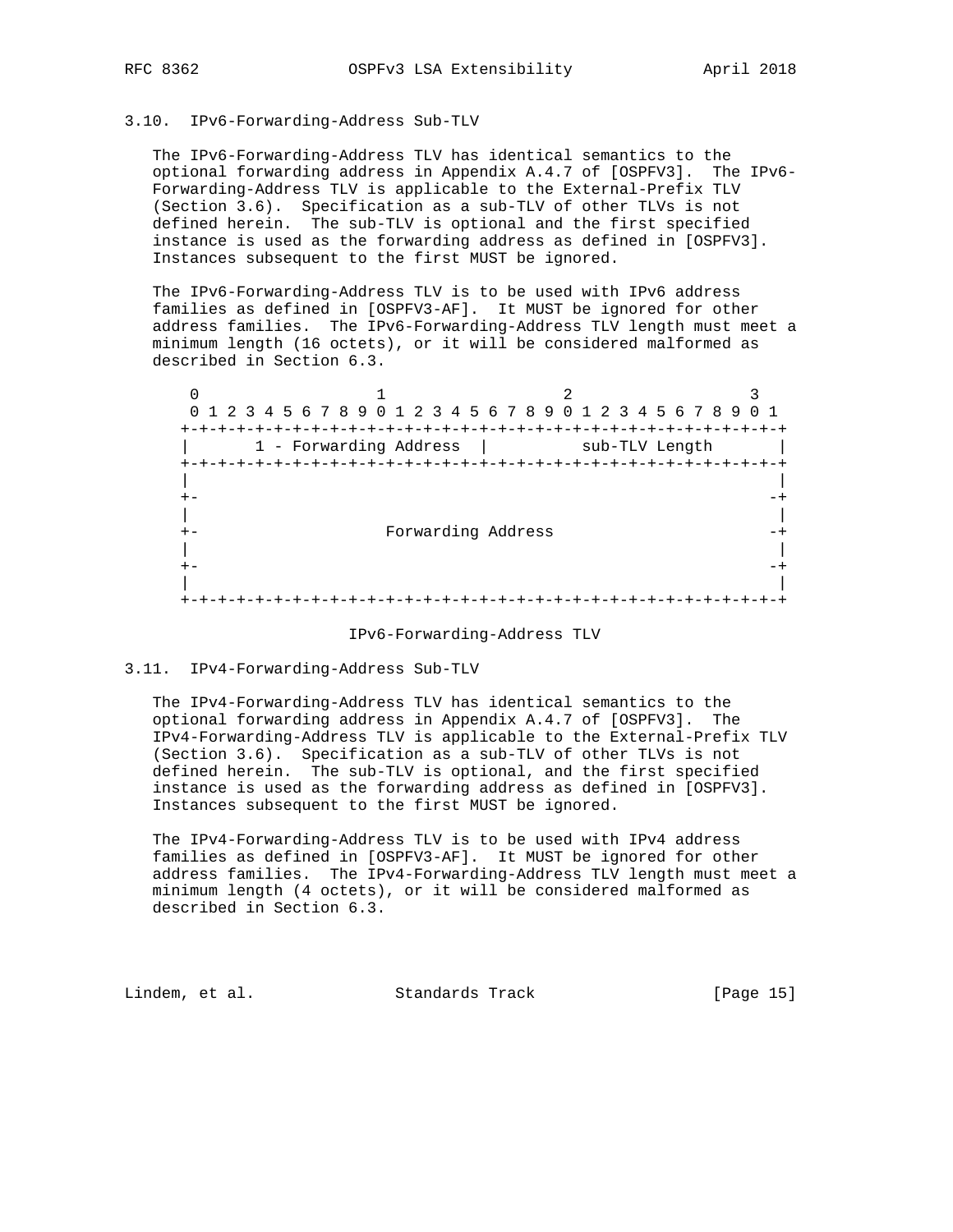|  |  |  |  |                        |  |  |  |                    |  |  |  |  |  | 0 1 2 3 4 5 6 7 8 9 0 1 2 3 4 5 6 7 8 9 0 1 2 3 4 5 6 7 8 9 0 1 |  |  |
|--|--|--|--|------------------------|--|--|--|--------------------|--|--|--|--|--|-----------------------------------------------------------------|--|--|
|  |  |  |  |                        |  |  |  |                    |  |  |  |  |  |                                                                 |  |  |
|  |  |  |  | 2 - Forwarding Address |  |  |  |                    |  |  |  |  |  | sub-TLV Length                                                  |  |  |
|  |  |  |  |                        |  |  |  |                    |  |  |  |  |  |                                                                 |  |  |
|  |  |  |  |                        |  |  |  | Forwarding Address |  |  |  |  |  |                                                                 |  |  |
|  |  |  |  |                        |  |  |  |                    |  |  |  |  |  |                                                                 |  |  |

IPv4-Forwarding-Address TLV

#### 3.12. Route-Tag Sub-TLV

 The optional Route-Tag sub-TLV has identical semantics to the optional External Route Tag in Appendix A.4.7 of [OSPFV3]. The Route-Tag sub-TLV is applicable to the External-Prefix TLV (Section 3.6). Specification as a sub-TLV of other TLVs is not defined herein. The sub-TLV is optional, and the first specified instance is used as the Route Tag as defined in [OSPFV3]. Instances subsequent to the first MUST be ignored.

 The Route-Tag TLV length must meet a minimum length (4 octets), or it will be considered malformed as described in Section 6.3.

|               |  |  |  |  |  |  |  |  |  |                |  | 0 1 2 3 4 5 6 7 8 9 0 1 2 3 4 5 6 7 8 9 0 1 2 3 4 5 6 7 8 9 0 1 |  |  |  |  |  |  |  |  |  |  |  |  |  |  |
|---------------|--|--|--|--|--|--|--|--|--|----------------|--|-----------------------------------------------------------------|--|--|--|--|--|--|--|--|--|--|--|--|--|--|
|               |  |  |  |  |  |  |  |  |  |                |  |                                                                 |  |  |  |  |  |  |  |  |  |  |  |  |  |  |
| 3 - Route Tag |  |  |  |  |  |  |  |  |  | sub-TLV Length |  |                                                                 |  |  |  |  |  |  |  |  |  |  |  |  |  |  |
|               |  |  |  |  |  |  |  |  |  |                |  |                                                                 |  |  |  |  |  |  |  |  |  |  |  |  |  |  |
| Route Tag     |  |  |  |  |  |  |  |  |  |                |  |                                                                 |  |  |  |  |  |  |  |  |  |  |  |  |  |  |
|               |  |  |  |  |  |  |  |  |  |                |  |                                                                 |  |  |  |  |  |  |  |  |  |  |  |  |  |  |

#### Route-Tag Sub-TLV

## 4. OSPFv3 Extended LSAs

 This section specifies the OSPFv3 Extended LSA formats and encoding. The Extended OSPFv3 LSAs corresponded directly to the original OSPFv3 LSAs specified in [OSPFV3].

4.1. OSPFv3 E-Router-LSA

 The E-Router-LSA has an LS Type of 0xA021 and has the same base information content as the Router-LSA defined in Appendix A.4.3 of [OSPFV3]. However, unlike the existing Router-LSA, it is fully extensible and represented as TLVs.

Lindem, et al. Standards Track [Page 16]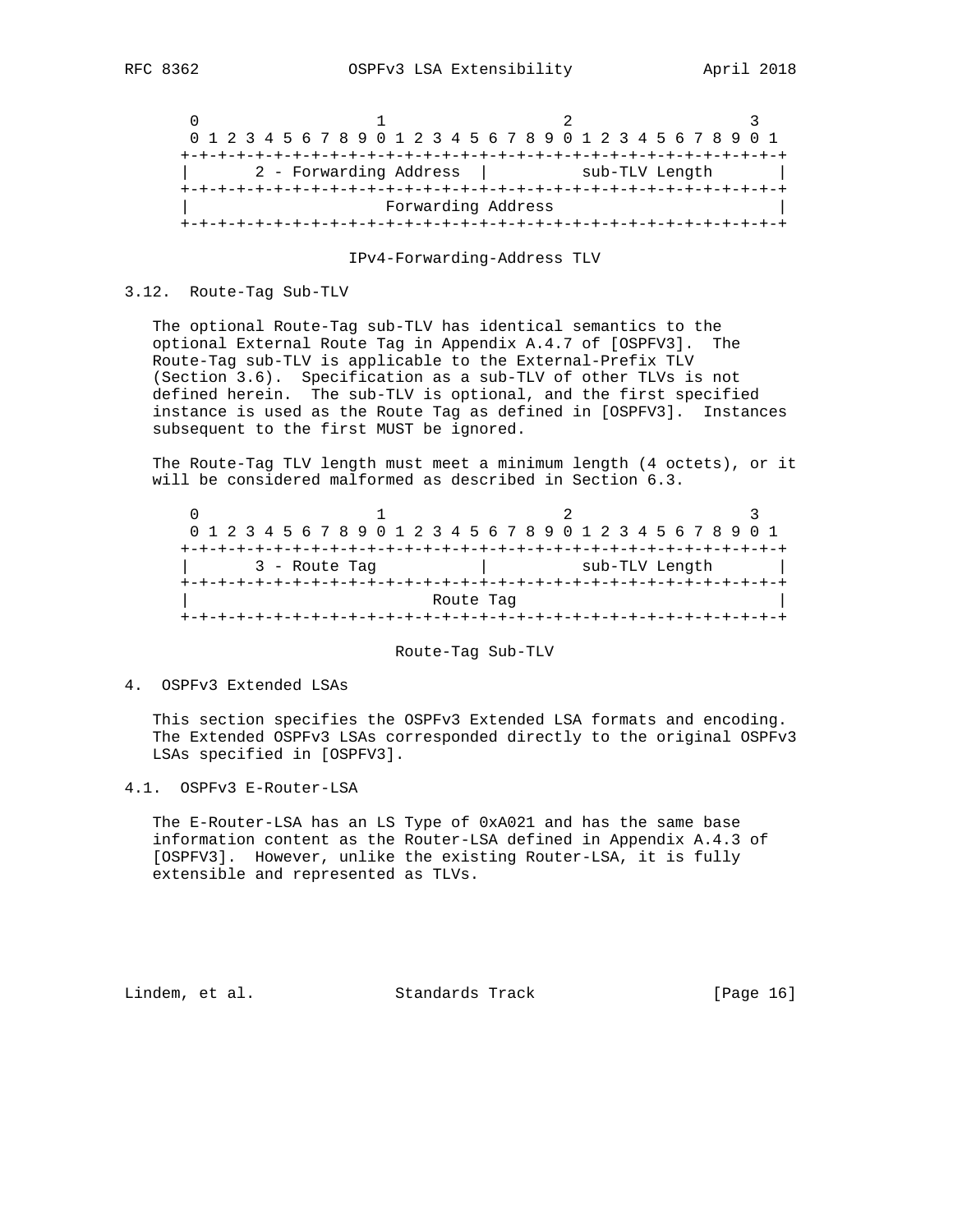

#### Extended Router-LSA

 Other than having a different LS Type, all LSA Header fields are the same as defined for the Router-LSA. Initially, only the top-level Router-Link TLV (Section 3.2) is applicable, and an E-Router-LSA may include multiple Router-Link TLVs. Like the existing Router-LSA, the LSA length is used to determine the end of the LSA including any TLVs. Depending on the implementation, it is perfectly valid for an E-Router-LSA to not contain any Router-Link TLVs. However, this would imply that the OSPFv3 router doesn't have any adjacencies in the corresponding area and is forming an adjacency or adjacencies over an unnumbered link(s). Note that no E-Router-LSA stub link is advertised for an unnumbered link.

Lindem, et al. Standards Track [Page 17]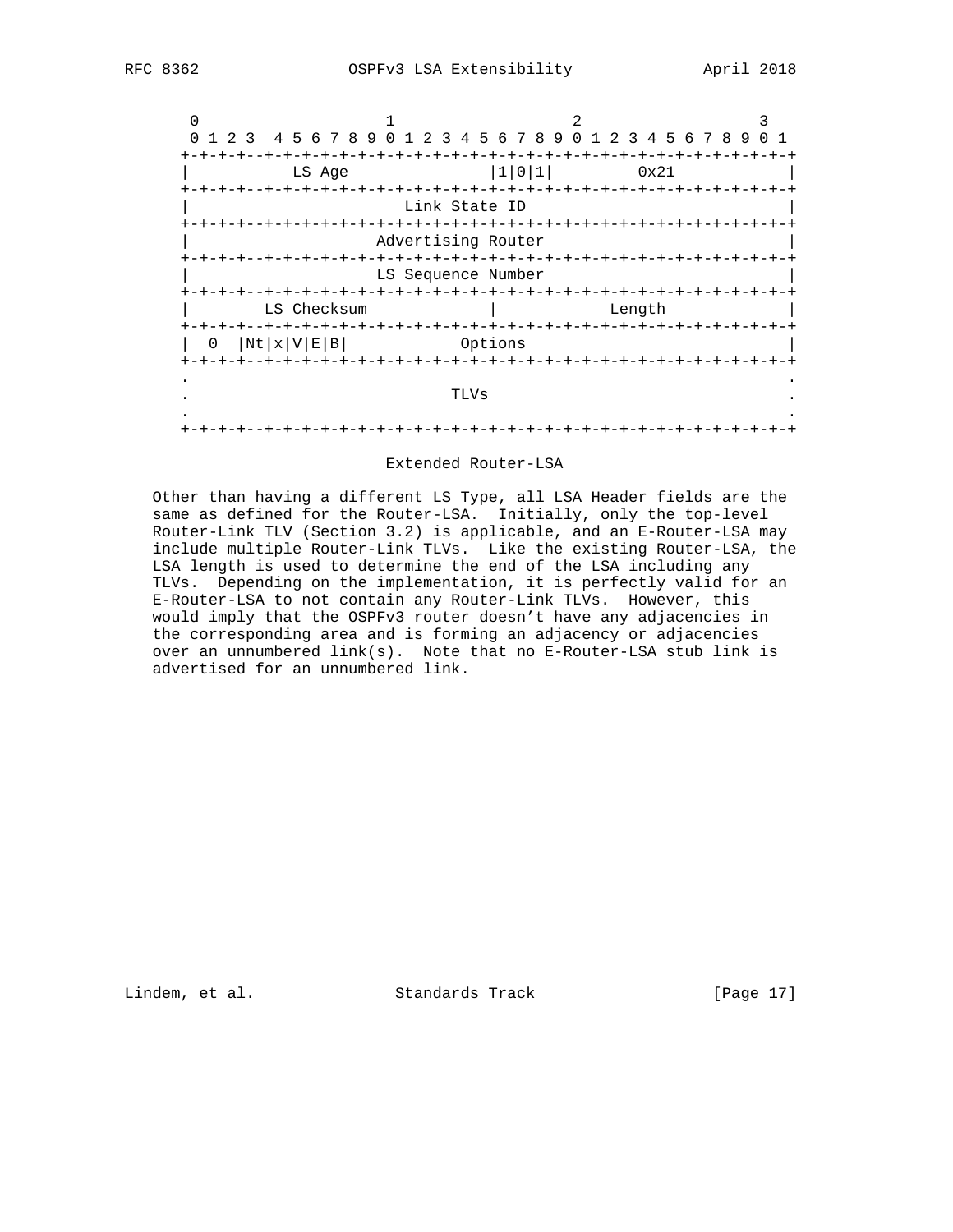# 4.2. OSPFv3 E-Network-LSA

 The E-Network-LSA has an LS Type of 0xA022 and has the same base information content as the Network-LSA defined in Appendix A.4.4 of [OSPFV3]. However, unlike the existing Network-LSA, it is fully extensible and represented as TLVs.

| $\Omega$          | 1 2 3 4 5 6 7 8 9 0 1 2 3 4 5 6 7 8 9 0 1 2 3 4 5 6 7 8 9 |             |  |                                           |               |      |         |       |                    |  |        |  |  | 0 1 |  |
|-------------------|-----------------------------------------------------------|-------------|--|-------------------------------------------|---------------|------|---------|-------|--------------------|--|--------|--|--|-----|--|
|                   |                                                           |             |  |                                           |               |      |         |       |                    |  |        |  |  |     |  |
|                   |                                                           | LS Age      |  |                                           |               |      |         | 1 0 1 |                    |  | 0x22   |  |  |     |  |
| +-+-+-+-+-+-+-+-+ |                                                           |             |  |                                           |               |      |         |       | -+-+-+-+-+-+-+-+-  |  |        |  |  |     |  |
|                   |                                                           |             |  |                                           | Link State ID |      |         |       |                    |  |        |  |  |     |  |
|                   |                                                           |             |  | $+ - + - + - + - +$<br>Advertising Router |               |      |         |       | -+-+-+-+-+-+-+-+   |  |        |  |  |     |  |
|                   |                                                           |             |  | $+ - + - + - + - + - +$                   |               |      |         |       | +-+-+-+-+-+-+-+-+- |  |        |  |  |     |  |
|                   |                                                           |             |  | LS Sequence Number                        |               |      |         |       |                    |  |        |  |  |     |  |
|                   |                                                           | LS Checksum |  |                                           |               |      |         |       |                    |  | Length |  |  |     |  |
|                   |                                                           |             |  |                                           |               |      | Options |       |                    |  |        |  |  |     |  |
|                   |                                                           |             |  |                                           |               |      |         |       |                    |  |        |  |  |     |  |
|                   |                                                           |             |  |                                           |               | TLVs |         |       |                    |  |        |  |  |     |  |
|                   |                                                           |             |  |                                           |               |      |         |       |                    |  |        |  |  |     |  |

### E-Network-LSA

 Other than having a different LS Type, all LSA Header fields are the same as defined for the Network-LSA. Like the existing Network-LSA, the LSA length is used to determine the end of the LSA including any TLVs. Initially, only the top-level Attached-Routers TLV (Section 3.3) is applicable. If the Attached-Router TLV is not included in the E-Network-LSA, it is treated as malformed as described in Section 5. Instances of the Attached-Router TLV subsequent to the first MUST be ignored.

Lindem, et al. Standards Track [Page 18]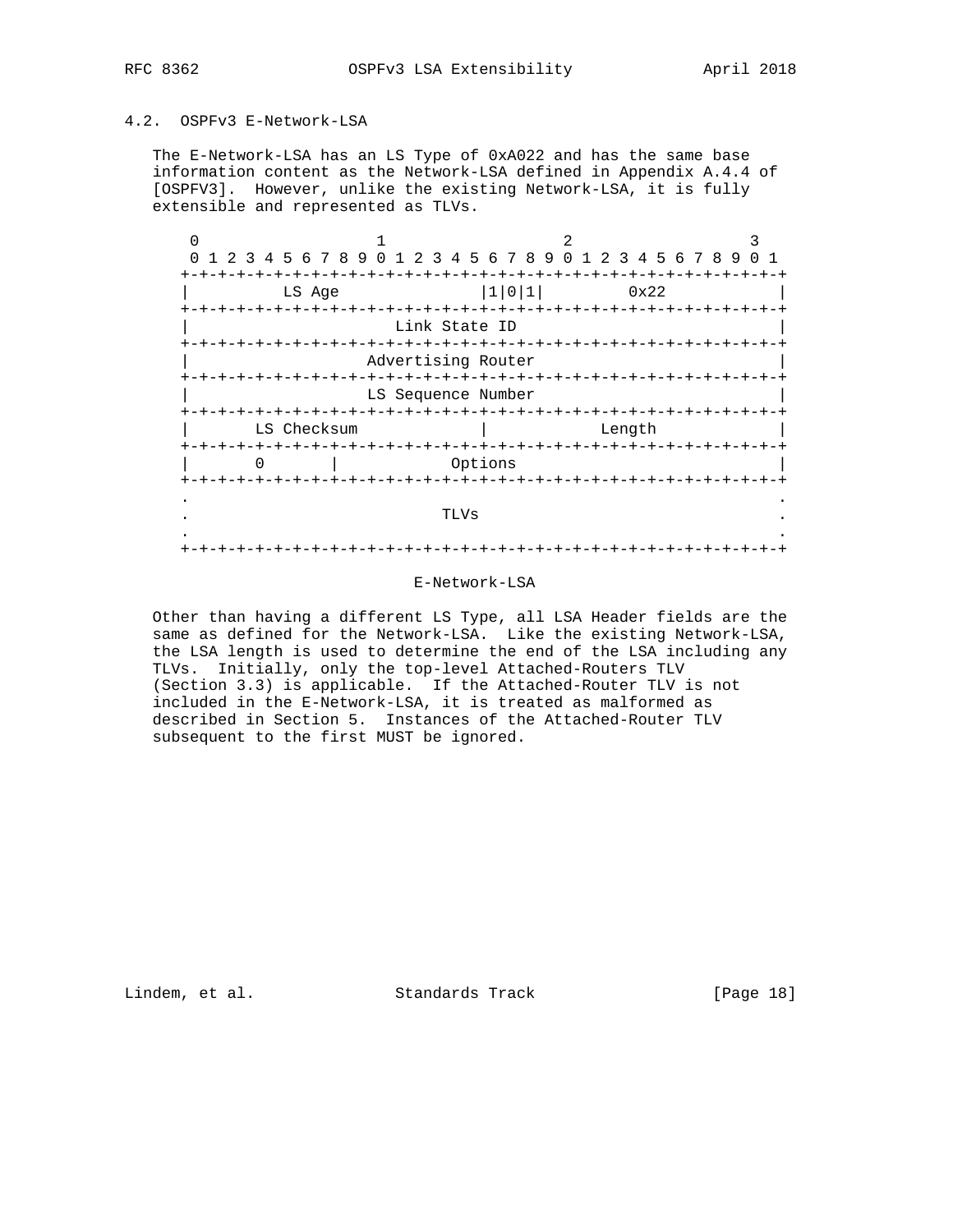# 4.3. OSPFv3 E-Inter-Area-Prefix-LSA

 The E-Inter-Area-Prefix-LSA has an LS Type of 0xA023 and has the same base information content as the Inter-Area-Prefix-LSA defined in Appendix A.4.5 of [OSPFV3]. However, unlike the existing Inter-Area-Prefix-LSA, it is fully extensible and represented as TLVs.

| $\Omega$ | 1 2 3 4 5 6 7 8 9 0 1 2 3 4 5 6 7 8 9 0 1 2 3 4 5 6 7 8 9 |                          |            |        |                                    |  |
|----------|-----------------------------------------------------------|--------------------------|------------|--------|------------------------------------|--|
|          |                                                           |                          |            |        |                                    |  |
|          | LS Age                                                    |                          | 1 0 1      |        | 0x23                               |  |
|          |                                                           |                          |            |        |                                    |  |
|          |                                                           | Link State ID            |            |        |                                    |  |
|          |                                                           | $-+ - + - + - + - + - +$ |            |        |                                    |  |
|          |                                                           | Advertising Router       |            |        |                                    |  |
|          |                                                           |                          |            |        |                                    |  |
|          |                                                           | LS Sequence Number       |            |        |                                    |  |
|          |                                                           |                          |            |        |                                    |  |
|          | LS Checksum                                               |                          |            | Length |                                    |  |
|          |                                                           |                          | -+-+-+-+-+ |        |                                    |  |
|          |                                                           |                          |            |        |                                    |  |
|          |                                                           | TLVs                     |            |        |                                    |  |
|          |                                                           |                          |            |        |                                    |  |
|          |                                                           |                          |            |        | -+-+-+-+-+-+-+-+-+-+-+-+-+-+-+-+-+ |  |
|          |                                                           |                          |            |        |                                    |  |

### E-Inter-Area-Prefix-LSA

 Other than having a different LS Type, all LSA Header fields are the same as defined for the Inter-Area-Prefix-LSA. In order to retain compatibility and semantics with the current OSPFv3 specification, each Inter-Area-Prefix LSA MUST contain a single Inter-Area-Prefix TLV. This will facilitate migration and avoid changes to functions such as incremental Shortest Path First (SPF) computation.

 Like the existing Inter-Area-Prefix-LSA, the LSA length is used to determine the end of the LSA including any TLVs. Initially, only the top-level Inter-Area-Prefix TLV (Section 3.4) is applicable. If the Inter-Area-Prefix TLV is not included in the E-Inter-Area-Prefix-LSA, it is treated as malformed as described in Section 5. Instances of the Inter-Area-Prefix TLV subsequent to the first MUST be ignored.

Lindem, et al. Standards Track [Page 19]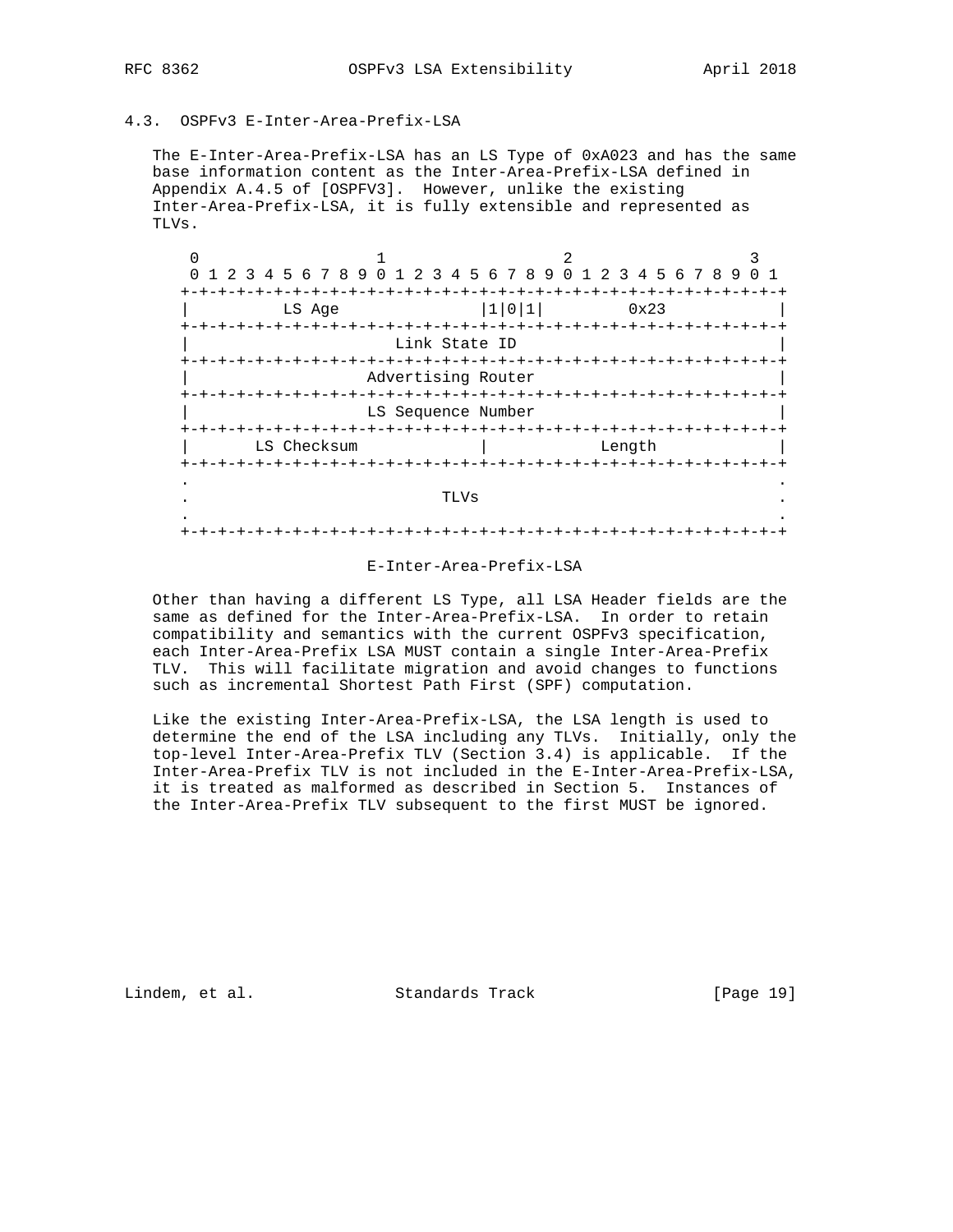4.4. OSPFv3 E-Inter-Area-Router-LSA

 The E-Inter-Area-Router-LSA has an LS Type of 0xA024 and has the same base information content as the Inter-Area-Router-LSA defined in Appendix A.4.6 of [OSPFV3]. However, unlike the Inter-Area-Router-LSA, it is fully extensible and represented as TLVs.

| 1 2 3 4 5 6 7 8 9 0 1 2 3 4 5 6 7 8 9 0 1 2 3 4 5 6 7 8 9<br>$\Omega$ |                          |            |                                    |  |
|-----------------------------------------------------------------------|--------------------------|------------|------------------------------------|--|
|                                                                       |                          |            |                                    |  |
| LS Age                                                                |                          | 1 0 1      | 0x24                               |  |
|                                                                       |                          |            |                                    |  |
|                                                                       | Link State ID            |            |                                    |  |
|                                                                       | $-+ - + - + - + - + - +$ |            |                                    |  |
|                                                                       | Advertising Router       |            |                                    |  |
|                                                                       |                          |            |                                    |  |
|                                                                       | LS Sequence Number       |            |                                    |  |
|                                                                       |                          |            |                                    |  |
| LS Checksum                                                           |                          |            | Length                             |  |
|                                                                       |                          | -+-+-+-+-+ |                                    |  |
|                                                                       |                          |            |                                    |  |
|                                                                       | TLVs                     |            |                                    |  |
|                                                                       |                          |            |                                    |  |
|                                                                       |                          |            | -+-+-+-+-+-+-+-+-+-+-+-+-+-+-+-+-+ |  |

#### E-Inter-Area-Router-LSA

 Other than having a different LS Type, all LSA Header fields are the same as defined for the Inter-Area-Router-LSA. In order to retain compatibility and semantics with the current OSPFv3 specification, each Inter-Area-Router-LSA MUST contain a single Inter-Area-Router TLV. This will facilitate migration and avoid changes to functions such as incremental SPF computation.

 Like the existing Inter-Area-Router-LSA, the LSA length is used to determine the end of the LSA including any TLVs. Initially, only the top-level Inter-Area-Router TLV (Section 3.5) is applicable. If the Inter-Area-Router TLV is not included in the E-Inter-Area-Router-LSA, it is treated as malformed as described in Section 5. Instances of the Inter-Area-Router TLV subsequent to the first MUST be ignored.

Lindem, et al. Standards Track [Page 20]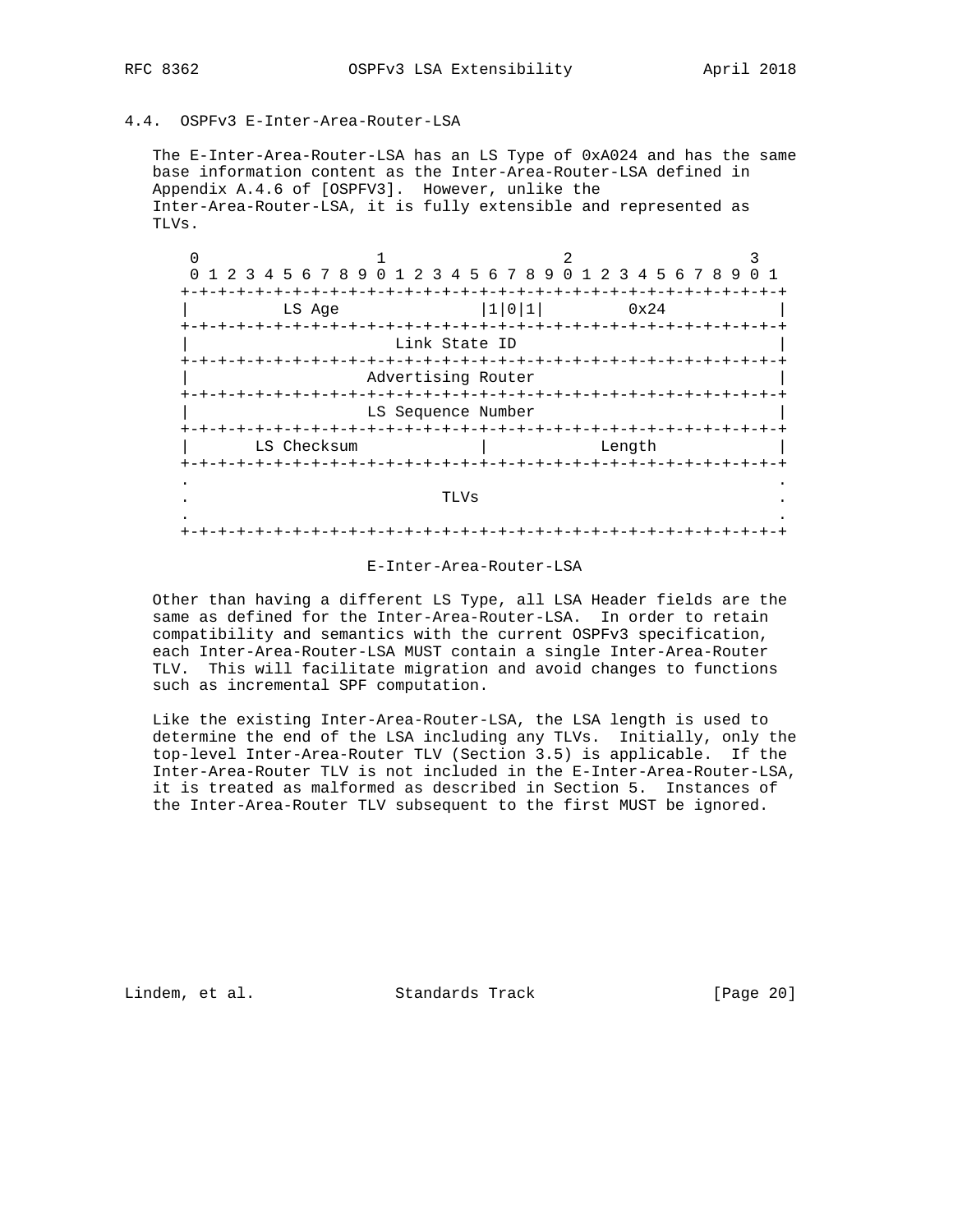# 4.5. OSPFv3 E-AS-External-LSA

 The E-AS-External-LSA has an LS Type of 0xC025 and has the same base information content as the AS-External-LSA defined in Appendix A.4.7 of [OSPFV3]. However, unlike the existing AS-External-LSA, it is fully extensible and represented as TLVs.

| $\Omega$          | 1 2 3 4 5 6 7 8 9 0 1 2 3 4 5 6 7 8 9 0 1 2 3 4 5 6 7 8 9 |            |                        |       |  |        |      |                         |  |
|-------------------|-----------------------------------------------------------|------------|------------------------|-------|--|--------|------|-------------------------|--|
|                   |                                                           |            |                        |       |  |        |      |                         |  |
|                   | LS Age                                                    |            |                        | 1 1 0 |  |        | 0x25 |                         |  |
|                   |                                                           |            |                        |       |  |        |      |                         |  |
|                   |                                                           |            | Link State ID          |       |  |        |      |                         |  |
|                   |                                                           | -+-+-+-+-+ |                        |       |  |        |      |                         |  |
|                   |                                                           |            | Advertising Router     |       |  |        |      |                         |  |
|                   |                                                           |            |                        |       |  |        |      |                         |  |
|                   |                                                           |            | LS Sequence Number     |       |  |        |      |                         |  |
|                   |                                                           |            |                        |       |  |        |      |                         |  |
|                   | LS Checksum                                               |            |                        |       |  | Length |      |                         |  |
| +-+-+-+-+-+-+-+-+ |                                                           |            | $-+ - + - + - + - + -$ |       |  |        |      | +-+-+-+-+-+-+-+-+-+-+-+ |  |
|                   |                                                           |            |                        |       |  |        |      |                         |  |
|                   |                                                           |            | TLVs                   |       |  |        |      |                         |  |
|                   |                                                           |            |                        |       |  |        |      |                         |  |
|                   |                                                           |            |                        |       |  |        |      |                         |  |
|                   |                                                           |            |                        |       |  |        |      |                         |  |

## E-AS-External-LSA

 Other than having a different LS Type, all LSA Header fields are the same as defined for the AS-External-LSA. In order to retain compatibility and semantics with the current OSPFv3 specification, each LSA MUST contain a single External-Prefix TLV. This will facilitate migration and avoid changes to OSPFv3 functions such as incremental SPF computation.

 Like the existing AS-External-LSA, the LSA length is used to determine the end of the LSA including any TLVs. Initially, only the top-level External-Prefix TLV (Section 3.6) is applicable. If the External-Prefix TLV is not included in the E-External-AS-LSA, it is treated as malformed as described in Section 5. Instances of the External-Prefix TLV subsequent to the first MUST be ignored.

Lindem, et al. Standards Track [Page 21]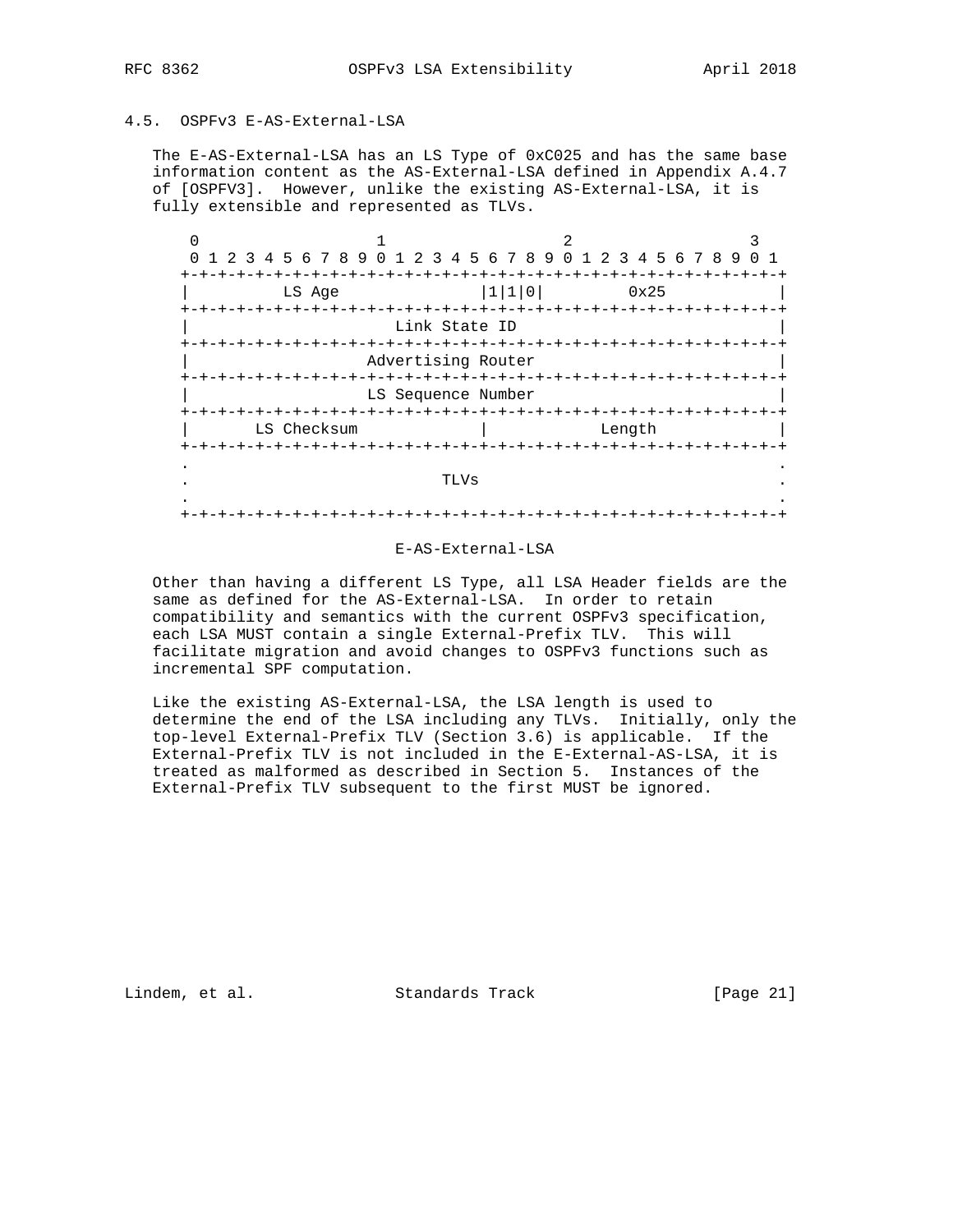## 4.6. OSPFv3 E-NSSA-LSA

 The E-NSSA-LSA will have the same format and TLVs as the Extended AS-External-LSA (Section 4.5). This is the same relationship that exists between the NSSA-LSA, as defined in Appendix A.4.8 of [OSPFV3], and the AS-External-LSA. The NSSA-LSA will have type 0xA027, which implies area flooding scope. Future requirements may dictate that supported TLVs differ between the E-AS-External-LSA and the E-NSSA-LSA. However, future requirements are beyond the scope of this document.

# 4.7. OSPFv3 E-Link-LSA

 The E-Link-LSA has an LS Type of 0x8028 and will have the same base information content as the Link-LSA defined in Appendix A.4.9 of [OSPFV3]. However, unlike the existing Link-LSA, it is fully extensible and represented as TLVs.

| 3<br>-2                              | 45678901                            | 2 3 4 5 6 7 8 9      |                              |                    |   |        |      |  |                 |  |
|--------------------------------------|-------------------------------------|----------------------|------------------------------|--------------------|---|--------|------|--|-----------------|--|
|                                      |                                     |                      |                              | $\Omega$           | 1 |        |      |  | 2 3 4 5 6 7 8 9 |  |
| LS Age                               |                                     |                      | 1 0 0                        |                    |   |        | 0x28 |  |                 |  |
|                                      |                                     | Link State ID        |                              |                    |   |        |      |  |                 |  |
|                                      | $- + - + - +$<br>Advertising Router |                      | +-+-+-+-+-+-+-+-+-+-+-+-+-+- | -+-+-+-+-+-+-+-+-+ |   |        |      |  |                 |  |
|                                      | LS Sequence Number                  |                      |                              |                    |   |        |      |  |                 |  |
| LS Checksum                          |                                     |                      |                              |                    |   | Length |      |  |                 |  |
| $-+ - + - + - + - +$<br>Rtr Priority |                                     |                      | Options                      |                    |   |        |      |  |                 |  |
|                                      |                                     | $-+ - + - + - + - +$ |                              |                    |   |        |      |  |                 |  |
|                                      |                                     | TLVs                 |                              |                    |   |        |      |  |                 |  |
|                                      |                                     |                      |                              |                    |   |        |      |  |                 |  |

#### E-Link-LSA

 Other than having a different LS Type, all LSA Header fields are the same as defined for the Link-LSA.

 Only the Intra-Area-Prefix TLV (Section 3.7), IPv6 Link-Local Address TLV (Section 3.8), and IPv4 Link-Local Address TLV (Section 3.9) are applicable to the E-Link-LSA. Like the Link-LSA, the E-Link-LSA

Lindem, et al. Standards Track [Page 22]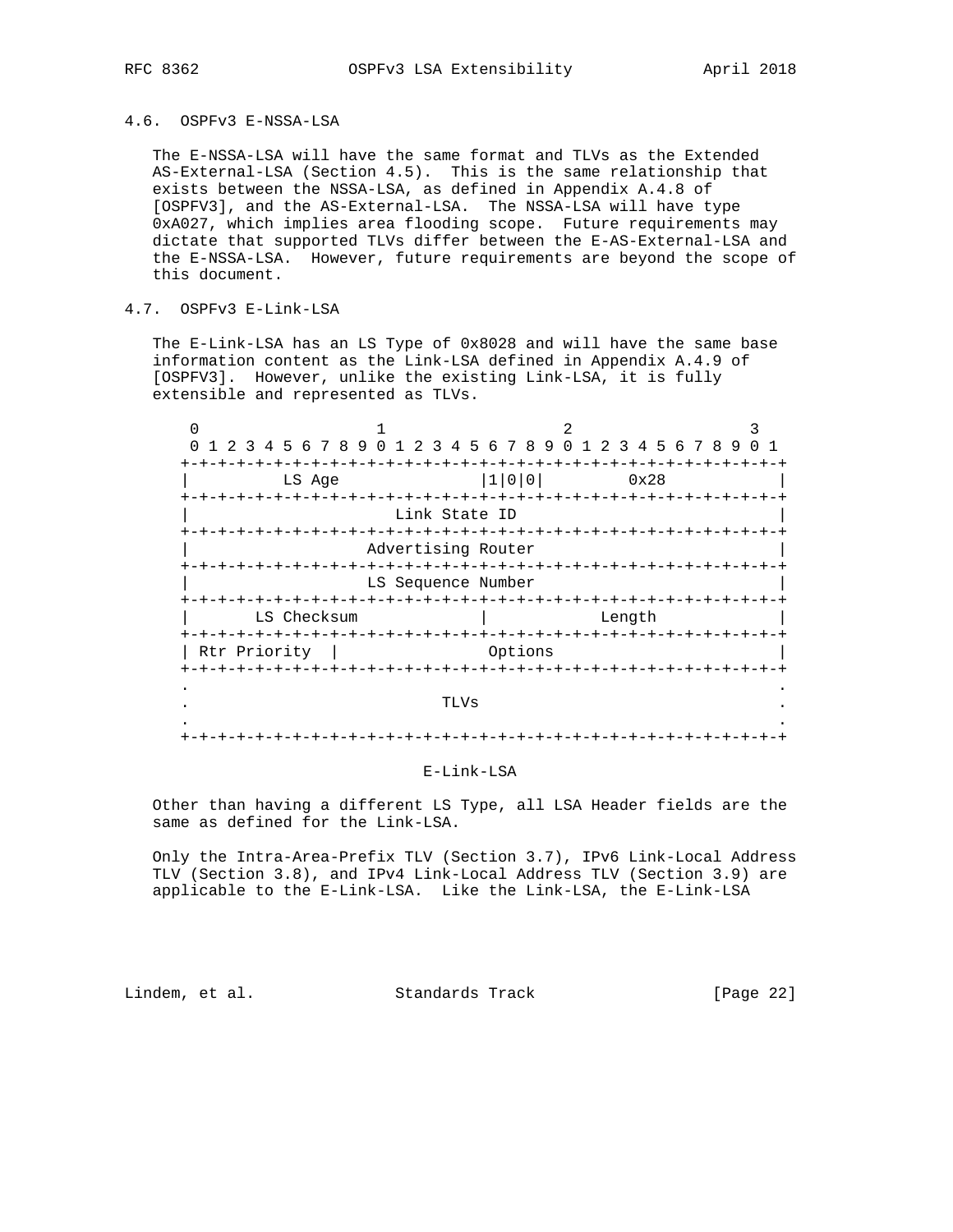affords advertisement of multiple intra-area prefixes. Hence, multiple Intra-Area-Prefix TLVs (Section 3.7) may be specified, and the LSA length defines the end of the LSA including any TLVs.

 A single instance of the IPv6 Link-Local Address TLV (Section 3.8) SHOULD be included in the E-Link-LSA. Instances following the first MUST be ignored. For IPv4 address families as defined in [OSPFV3-AF], this TLV MUST be ignored.

 Similarly, only a single instance of the IPv4 Link-Local Address TLV (Section 3.9) SHOULD be included in the E-Link-LSA. Instances following the first MUST be ignored. For OSPFv3 IPv6 address families as defined in [OSPFV3-AF], this TLV SHOULD be ignored.

 If the IPv4/IPv6 Link-Local Address TLV corresponding to the OSPFv3 Address Family is not included in the E-Link-LSA, it is treated as malformed as described in Section 5.

 Future specifications may support advertisement of routing and topology information for multiple address families. However, this is beyond the scope of this document.

Lindem, et al. Standards Track [Page 23]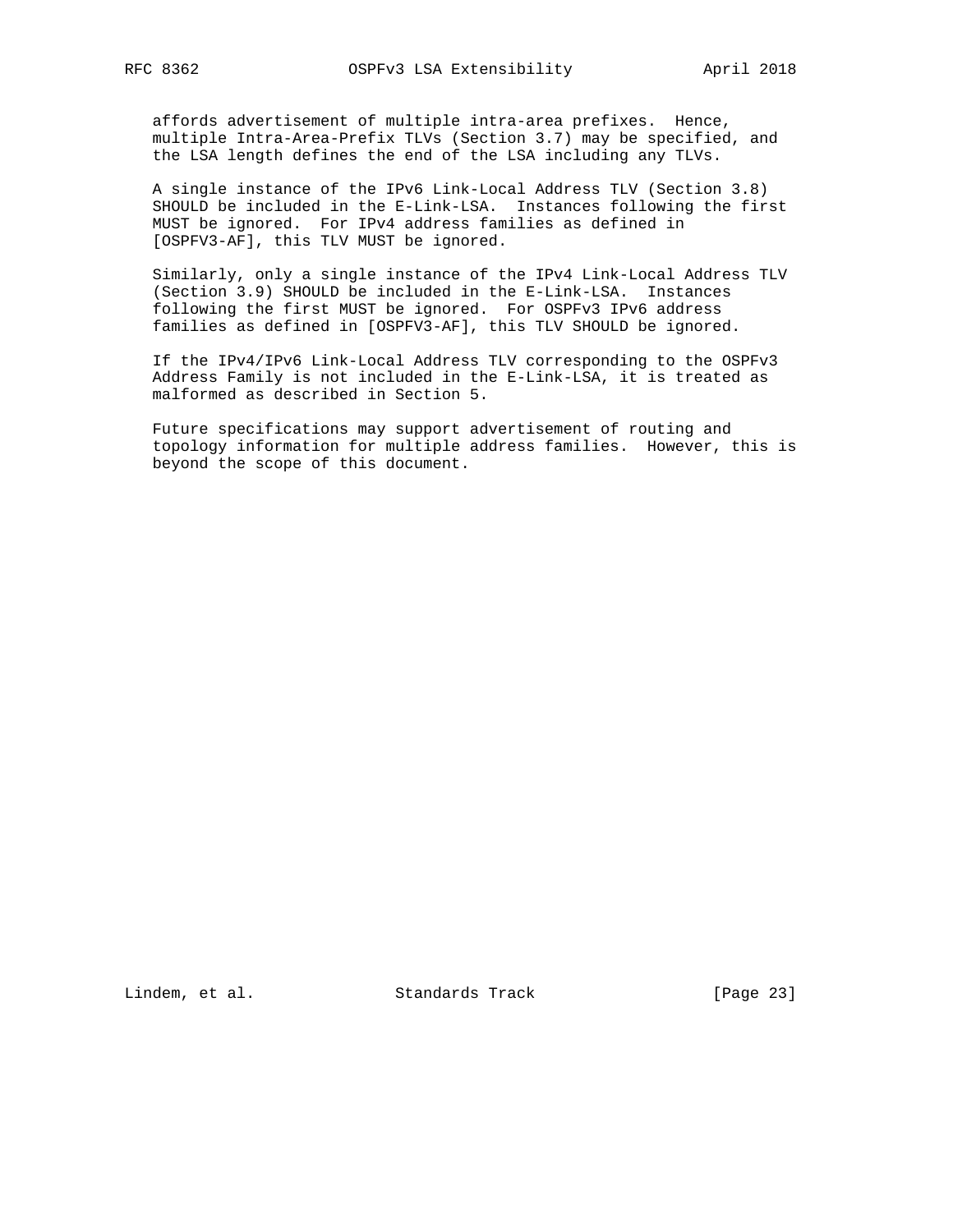# 4.8. OSPFv3 E-Intra-Area-Prefix-LSA

 The E-Intra-Area-Prefix-LSA has an LS Type of 0xA029 and has the same base information content as the Intra-Area-Prefix-LSA defined in Appendix A.4.10 of [OSPFV3] except for the Referenced LS Type. However, unlike the Intra-Area-Prefix-LSA, it is fully extensible and represented as TLVs. The Referenced LS Type MUST be either an E-Router-LSA (0xA021) or an E-Network-LSA (0xA022).

| 3 | 5 6 7 8 9 0 1<br>4 | 2                             | 3 4 5 6 7 8 9 | 0 <sub>1</sub><br>2 3 4 5 6 7 8 9   |  |
|---|--------------------|-------------------------------|---------------|-------------------------------------|--|
|   |                    |                               |               |                                     |  |
|   | LS Age             |                               | 1 0 1         | 0x29                                |  |
|   | +-+-+-+-+-+-+-+-+- | Link State ID                 |               |                                     |  |
|   |                    | -+-+-+<br>$-+$                |               | -+-+-+-+-+-+-+-+-+-+-+-+-+-+-+-+-+- |  |
|   |                    | Advertising Router            |               |                                     |  |
|   |                    |                               |               |                                     |  |
|   |                    | LS Sequence Number            |               |                                     |  |
|   |                    |                               |               |                                     |  |
|   | LS Checksum        |                               |               | Length                              |  |
|   |                    |                               | -+-+-+-+-+-+  | $- + - +$                           |  |
|   |                    |                               |               | Referenced LS Type                  |  |
|   | +-+-+-+-+-+-+-+-   |                               |               | +-+-+-+-+-+-+-+-+-+-+-+-+           |  |
|   |                    | Referenced Link State ID      |               |                                     |  |
|   |                    |                               |               |                                     |  |
|   |                    | Referenced Advertising Router |               |                                     |  |
|   |                    |                               |               |                                     |  |
|   |                    |                               |               |                                     |  |
|   |                    | TLVs                          |               |                                     |  |
|   |                    |                               |               |                                     |  |
|   |                    |                               |               |                                     |  |

## E-Intra-Area-Prefix-LSA

 Other than having a different LS Type, all LSA Header fields are the same as defined for the Intra-Area-Prefix-LSA.

 Like the Intra-Area-Prefix-LSA, the E-Intra-Area-Link-LSA affords advertisement of multiple intra-area prefixes. Hence, multiple Intra-Area-Prefix TLVs may be specified, and the LSA length defines the end of the LSA including any TLVs.

Lindem, et al. Standards Track [Page 24]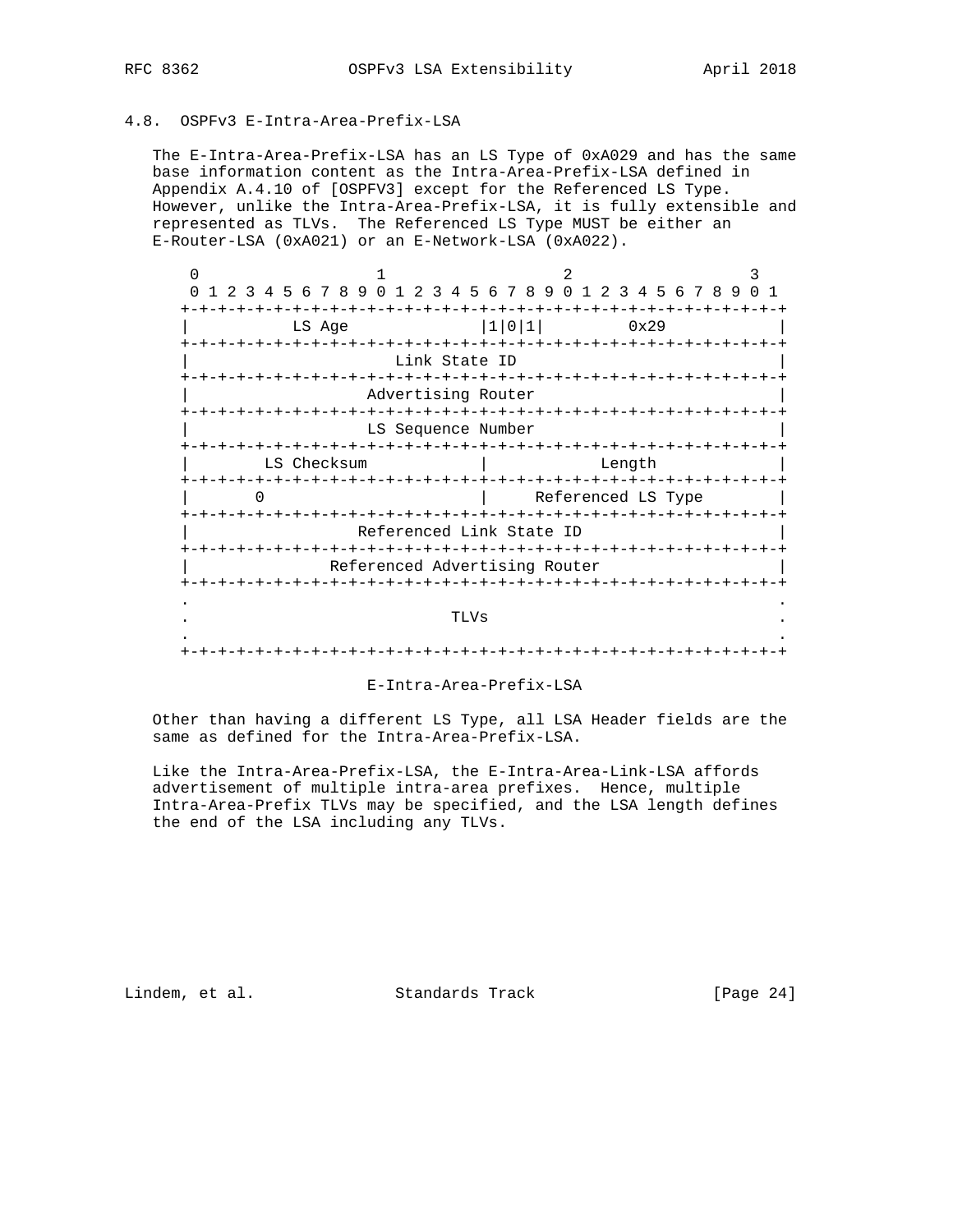## 5. Malformed OSPFv3 Extended LSA Handling

 Extended LSAs that have inconsistent length or other encoding errors, as described herein, MUST NOT be installed in the Link State Database, acknowledged, or flooded. Reception of malformed LSAs SHOULD be counted and/or logged for examination by the administrator of the OSPFv3 routing domain. Note that for the purposes of length validation, a TLV or sub-TLV should not be considered invalid unless the length exceeds the length of the LSA or does not meet the minimum length requirements for the TLV or sub-TLV. This allows for sub-TLVs to be added as described in Section 6.3.

 Additionally, an LSA MUST be considered malformed if it does not include all of the required TLVs and sub-TLVs.

6. LSA Extension Backward Compatibility

 In the context of this document, backward compatibility is solely related to the capability of an OSPFv3 router to receive, process, and originate the TLV-based LSAs defined herein. Unrecognized TLVs and sub-TLVs are ignored. Backward compatibility for future OSPFv3 extensions utilizing the TLV-based LSAs is out of scope and must be covered in the documents describing those extensions. Both full and, if applicable, partial deployment SHOULD be specified for future TLV based OSPFv3 LSA extensions.

## 6.1. Full Extended LSA Migration

 If ExtendedLSASupport is enabled (Appendix A), OSPFv3 Extended LSAs will be originated and used for the SPF computation. Individual OSPF Areas can be migrated separately with the Legacy AS-External-LSAs being originated and used for the SPF computation. This is accomplished by enabling AreaExtendedLSASupport (Appendix B).

 An OSPFv3 routing domain or area may be non-disruptively migrated using separate OSPFv3 instances for the Extended LSAs. Initially, the OSPFv3 instances with ExtendedLSASupport will have a lower preference, i.e., higher administrative distance, than the OSPFv3 instances originating and using the Legacy LSAs. Once the routing domain or area is fully migrated and the OSPFv3 Routing Information Bases (RIBs) have been verified, the OSPFv3 instances using the Extended LSAs can be given preference. When this has been completed and the routing within the OSPF routing domain or area has been verified, the original OSPFv3 instance using Legacy LSAs can be removed.

Lindem, et al. Standards Track [Page 25]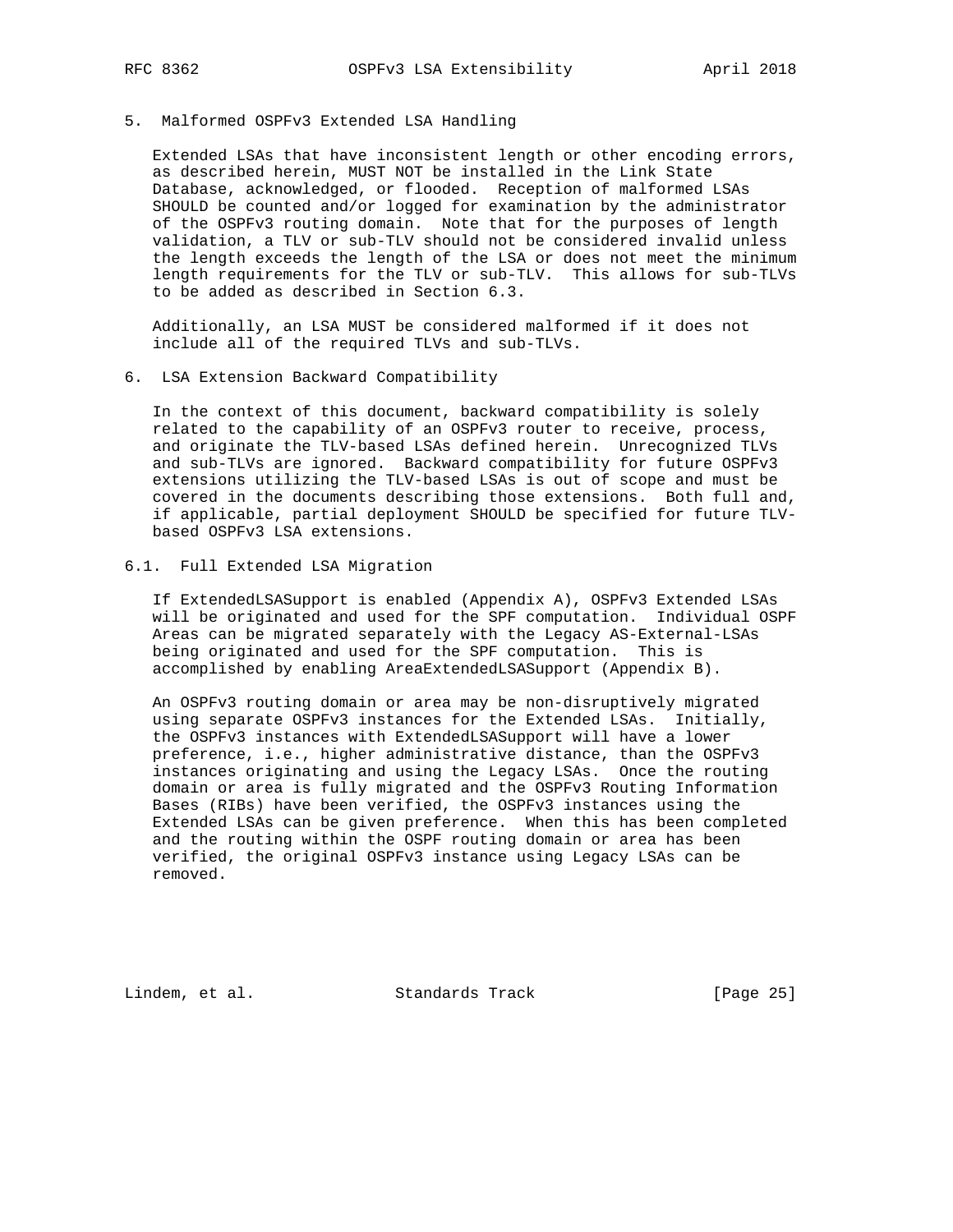## 6.2. Extended LSA Sparse-Mode Backward Compatibility

 In this mode, OSPFv3 will use the Legacy LSAs for the SPF computation and will only originate Extended LSAs when LSA origination is required in support of additional functionality. Furthermore, those Extended LSAs will only include the top-level TLVs (e.g., Router-Link TLVs or Inter-Area TLVs), which are required for that new functionality. However, if a top-level TLV is advertised, it MUST include required sub-TLVs, or it will be considered malformed as described in Section 5. Hence, this mode of compatibility is known as "sparse-mode". The advantage of sparse-mode is that functionality utilizing the OSPFv3 Extended LSAs can be added to an existing OSPFv3 routing domain without the requirement for migration. In essence, this compatibility mode is very much like the approach taken for OSPFv2 [OSPF-PREFIX-LINK]. As with all the compatibility modes, backward compatibility for the functions utilizing the Extended LSAs must be described in the IETF documents describing those functions.

#### 6.3. LSA TLV Processing Backward Compatibility

 This section defines the general rules for processing LSA TLVs. To ensure compatibility of future TLV-based LSA extensions, all implementations MUST adhere to these rules:

- 1. Unrecognized TLVs and sub-TLVs are ignored when parsing or processing Extended LSAs.
- 2. Whether or not partial deployment of a given TLV is supported MUST be specified.
- 3. If partial deployment is not supported, mechanisms to ensure the corresponding feature is not deployed MUST be specified in the document defining the new TLV or sub-TLV.
- 4. If partial deployment is supported, backward compatibility and partial deployment MUST be specified in the document defining the new TLV or sub-TLV.
- 5. If a TLV or sub-TLV is recognized but the length is less than the minimum, then the LSA should be considered malformed, and it SHOULD NOT be acknowledged. Additionally, the occurrence SHOULD be logged with enough information to identify the LSA by type, Link State ID, originator, and sequence number and identify the TLV or sub-TLV in error. Ideally, the log entry would include the hexadecimal or binary representation of the LSA including the malformed TLV or sub-TLV.

Lindem, et al. Standards Track [Page 26]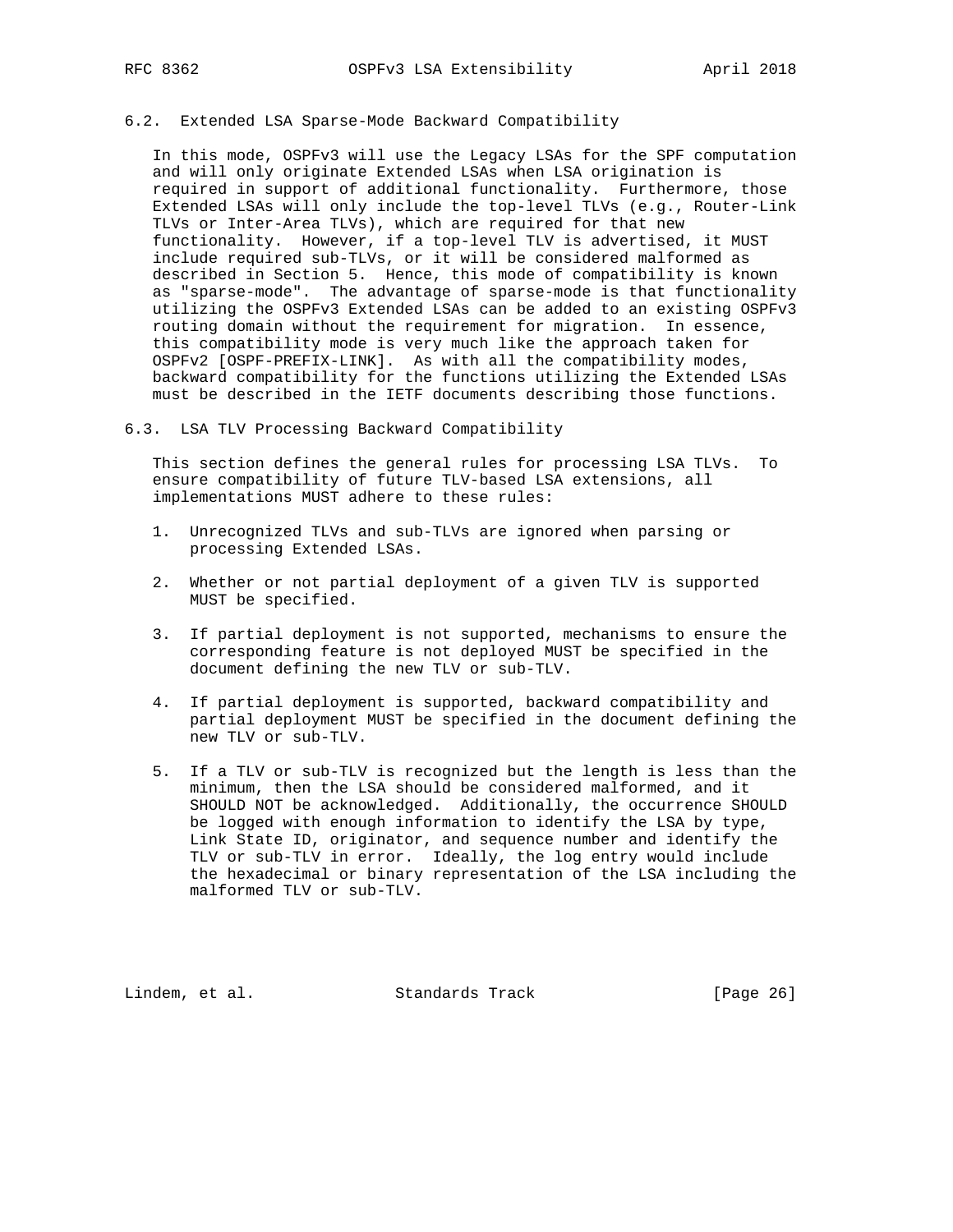- 6. Documents specifying future TLVs or Sub-TLVs MUST specify the requirements for usage of those TLVs or sub-TLVs.
- 7. Future TLVs or sub-TLVs must be optional. However, there may be requirements for sub-TLVs if an optional TLV is specified.
- 7. Security Considerations

 In general, extensible OSPFv3 LSAs are subject to the same security concerns as those described in RFC 5340 [OSPFV3]. Additionally, implementations must assure that malformed TLV and sub-TLV permutations do not result in errors that cause hard OSPFv3 failures.

 If there were ever a requirement to digitally sign OSPFv3 LSAs as described for OSPFv2 LSAs in RFC 2154 [OSPF-DIGITAL-SIGNATURE], the mechanisms described herein would greatly simplify the extension.

8. IANA Considerations

 This specification defines nine OSPFv3 Extended LSA types as described in Section 2. These have been added to the existing OSPFv3 LSA Function Codes registry.

 The specification defines a code point for the N-bit in the OSPFv3 Prefix-Options registry. The value 0x20 has been assigned.

 This specification also creates two registries for OSPFv3 Extended LSA TLVs and sub-TLVs. The TLV and sub-TLV code points in these registries are common to all Extended LSAs, and their respective definitions must define where they are applicable.

8.1. OSPFv3 Extended LSA TLV Registry

 The "OSPFv3 Extended LSA TLVs" registry defines top-level TLVs for Extended LSAs and has been placed in the existing OSPFv3 IANA registry.

Nine values have been allocated:

- o 0 Reserved
- o 1 Router-Link TLV
- o 2 Attached-Routers TLV
- o 3 Inter-Area-Prefix TLV
- o 4 Inter-Area-Router TLV

Lindem, et al. Standards Track [Page 27]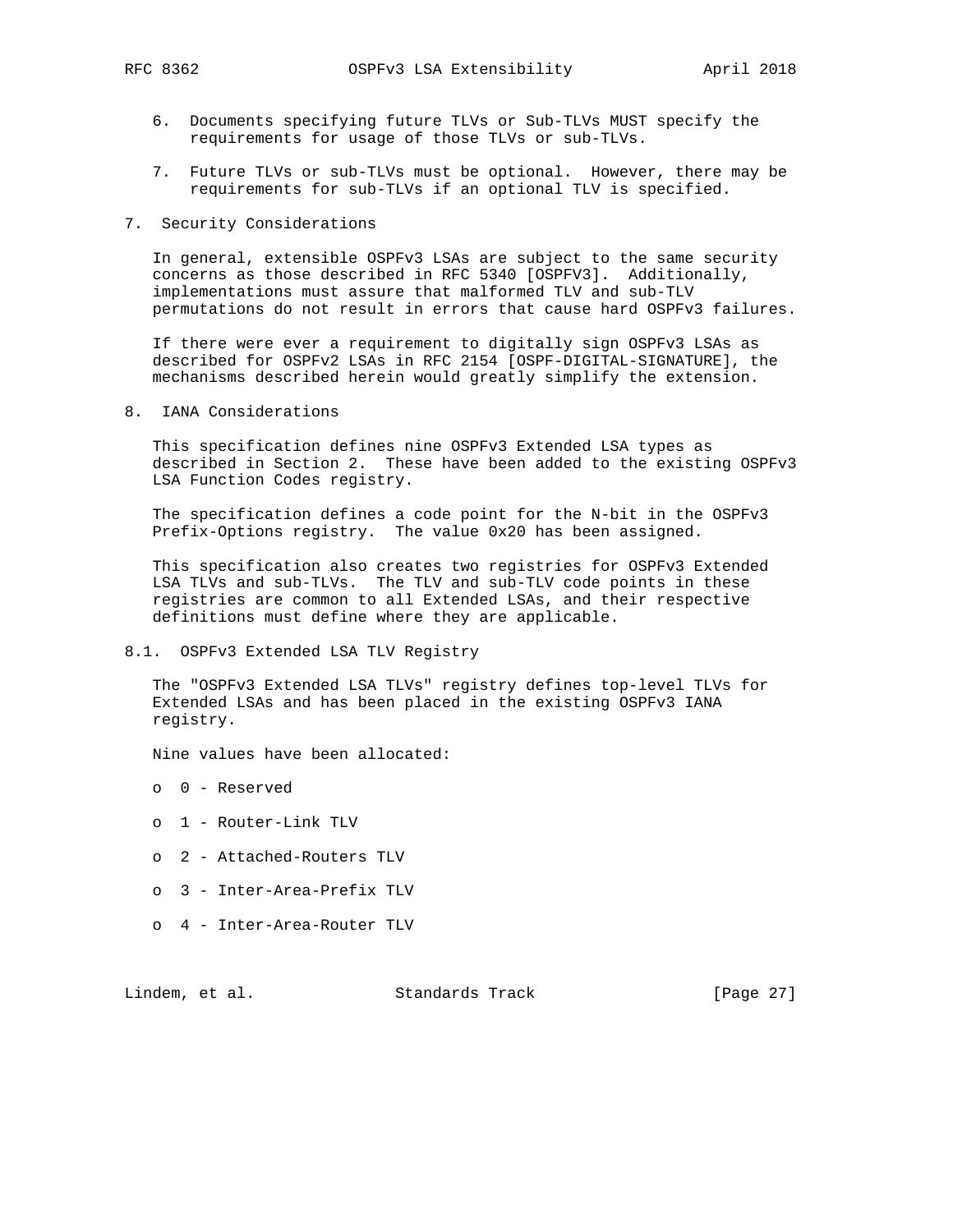o 5 - External-Prefix TLV

- o 6 Intra-Area-Prefix TLV
- o 7 IPv6 Link-Local Address TLV
- o 8 IPv4 Link-Local Address TLV

 Types in the range 9-32767 are allocated via IETF Review or IESG Approval [RFC8126].

 Types in the range 32768-33023 are Reserved for Experimental Use; these will not be registered with IANA and MUST NOT be mentioned by RFCs.

 Types in the range 33024-45055 are to be assigned on a First Come First Served (FCFS) basis.

 Types in the range 45056-65535 are not to be assigned at this time. Before any assignments can be made in the 33024-65535 range, there MUST be an IETF specification that specifies IANA Considerations that cover the range being assigned.

8.2. OSPFv3 Extended LSA Sub-TLV Registry

 The "OSPFv3 Extended LSA Sub-TLVs" registry defines sub-TLVs at any level of nesting for Extended LSAs and has been placed in the existing OSPFv3 IANA registry.

Four values have been allocated:

- o 0 Reserved
- o 1 IPv6-Forwarding-Address sub-TLV
- o 2 IPv4-Forwarding-Address sub-TLV
- o 3 Route-Tag sub-TLV

 Types in the range 4-32767 are allocated via IETF Review or IESG Approval.

 Types in the range 32768-33023 are Reserved for Experimental Use; these will not be registered with IANA and MUST NOT be mentioned by RFCs.

Types in the range 33024-45055 are to be assigned on an FCFS basis.

Lindem, et al. Standards Track [Page 28]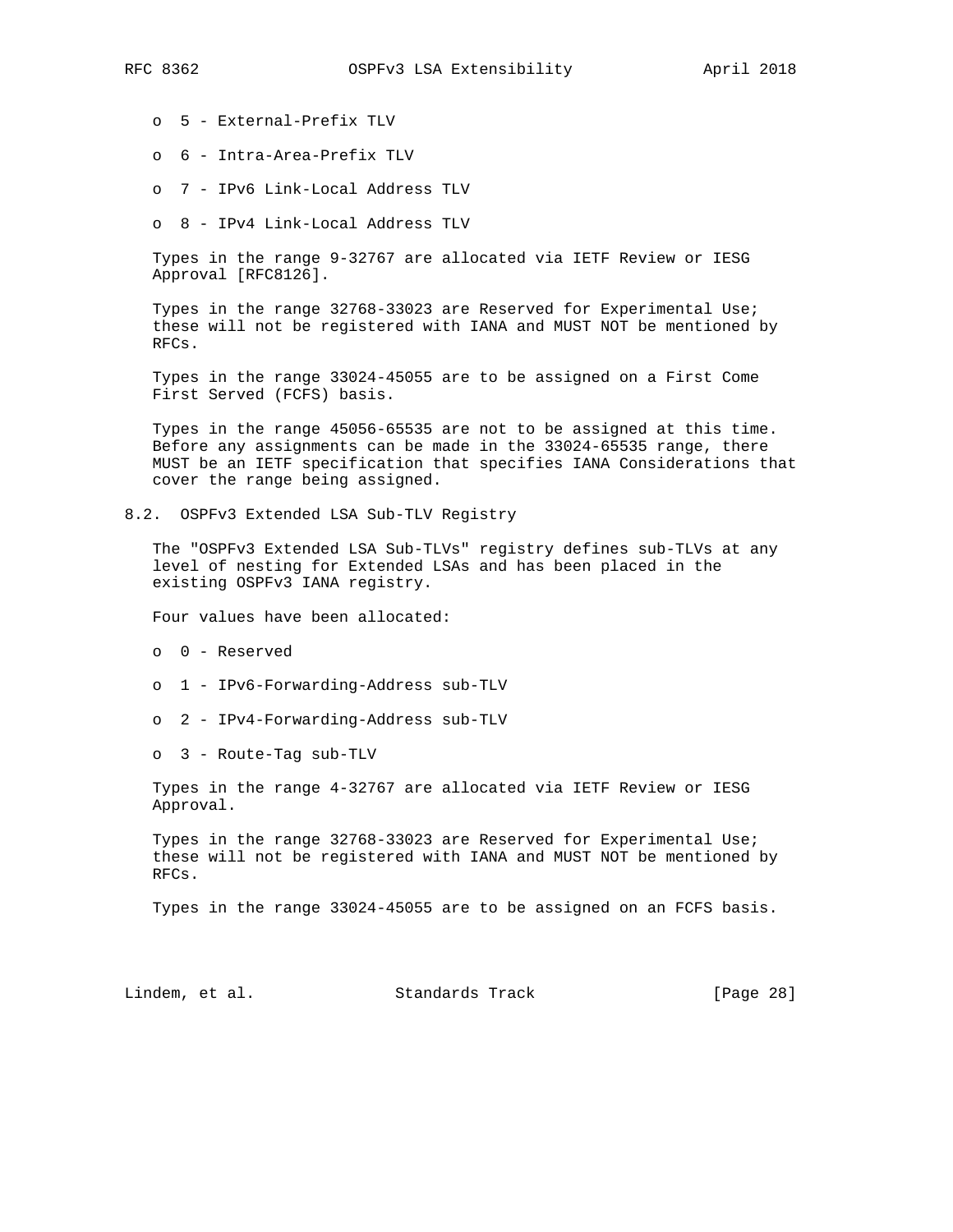Types in the range 45056-65535 are not to be assigned at this time. Before any assignments can be made in the 33024-65535 range, there MUST be an IETF specification that specifies IANA Considerations that cover the range being assigned.

- 9. References
- 9.1. Normative References
	- [NSSA] Murphy, P., "The OSPF Not-So-Stubby Area (NSSA) Option", RFC 3101, DOI 10.17487/RFC3101, January 2003, <https://www.rfc-editor.org/info/rfc3101>.
	- [OSPFV3] Coltun, R., Ferguson, D., Moy, J., and A. Lindem, "OSPF for IPv6", RFC 5340, DOI 10.17487/RFC5340, July 2008, <https://www.rfc-editor.org/info/rfc5340>.

[OSPFV3-AF]

- Lindem, A., Ed., Mirtorabi, S., Roy, A., Barnes, M., and R. Aggarwal, "Support of Address Families in OSPFv3", RFC 5838, DOI 10.17487/RFC5838, April 2010, <https://www.rfc-editor.org/info/rfc5838>.
- [RFC2119] Bradner, S., "Key words for use in RFCs to Indicate Requirement Levels", BCP 14, RFC 2119, DOI 10.17487/RFC2119, March 1997, <https://www.rfc-editor.org/info/rfc2119>.
- [RFC8126] Cotton, M., Leiba, B., and T. Narten, "Guidelines for Writing an IANA Considerations Section in RFCs", BCP 26, RFC 8126, DOI 10.17487/RFC8126, June 2017, <https://www.rfc-editor.org/info/rfc8126>.
- [RFC8174] Leiba, B., "Ambiguity of Uppercase vs Lowercase in RFC 2119 Key Words", BCP 14, RFC 8174, DOI 10.17487/RFC8174, May 2017, <https://www.rfc-editor.org/info/rfc8174>.
- [TE] Katz, D., Kompella, K., and D. Yeung, "Traffic Engineering (TE) Extensions to OSPF Version 2", RFC 3630, DOI 10.17487/RFC3630, September 2003, <https://www.rfc-editor.org/info/rfc3630>.

Lindem, et al. Standards Track [Page 29]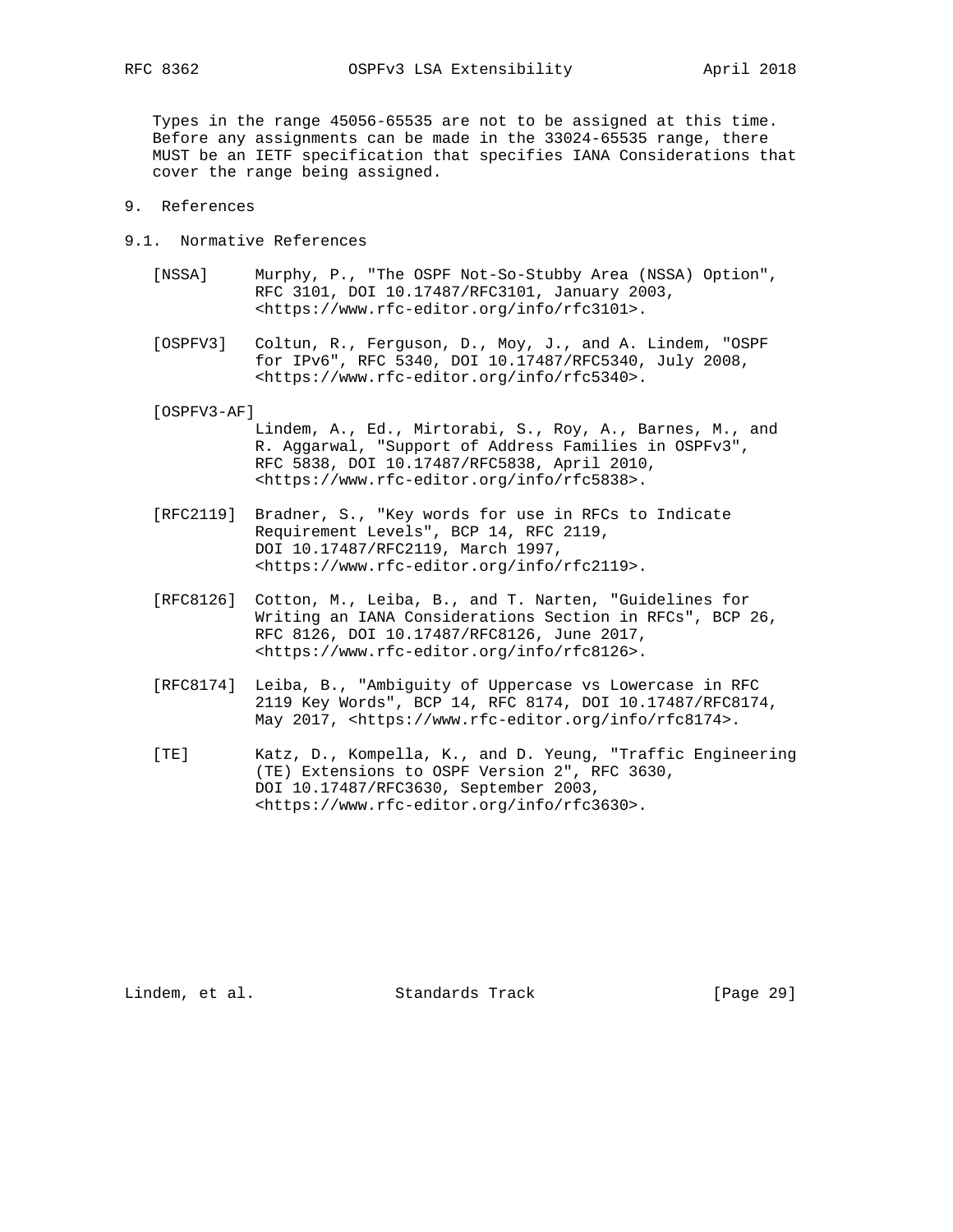# 9.2. Informative References

### [IPV6-ADDRESS-ARCH]

 Hinden, R. and S. Deering, "IP Version 6 Addressing Architecture", RFC 4291, DOI 10.17487/RFC4291, February 2006, <https://www.rfc-editor.org/info/rfc4291>.

#### [MT-OSPFV3]

 Mirtorabi, S. and A. Roy, "Multi-topology routing in OSPFv3 (MT-OSPFv3)", Work in Progress, draft-ietf-ospf-mt ospfv3-03, July 2007.

[OSPF-DIGITAL-SIGNATURE]

 Murphy, S., Badger, M., and B. Wellington, "OSPF with Digital Signatures", RFC 2154, DOI 10.17487/RFC2154, June 1997, <https://www.rfc-editor.org/info/rfc2154>.

[OSPF-PREFIX-LINK]

 Psenak, P., Gredler, H., Shakir, R., Henderickx, W., Tantsura, J., and A. Lindem, "OSPFv2 Prefix/Link Attribute Advertisement", RFC 7684, DOI 10.17487/RFC7684, November 2015, <https://www.rfc-editor.org/info/rfc7684>.

## [SEGMENT-ROUTING]

 Psenak, P., Previdi, S., Filsfils, C., Gredler, H., Shakir, R., Henderickx, W., and J. Tantsura, "OSPFv3 Extensions for Segment Routing", Work in Progress, draft-ietf-ospf-ospfv3-segment-routing-extensions-11, January 2018.

Lindem, et al. Standards Track [Page 30]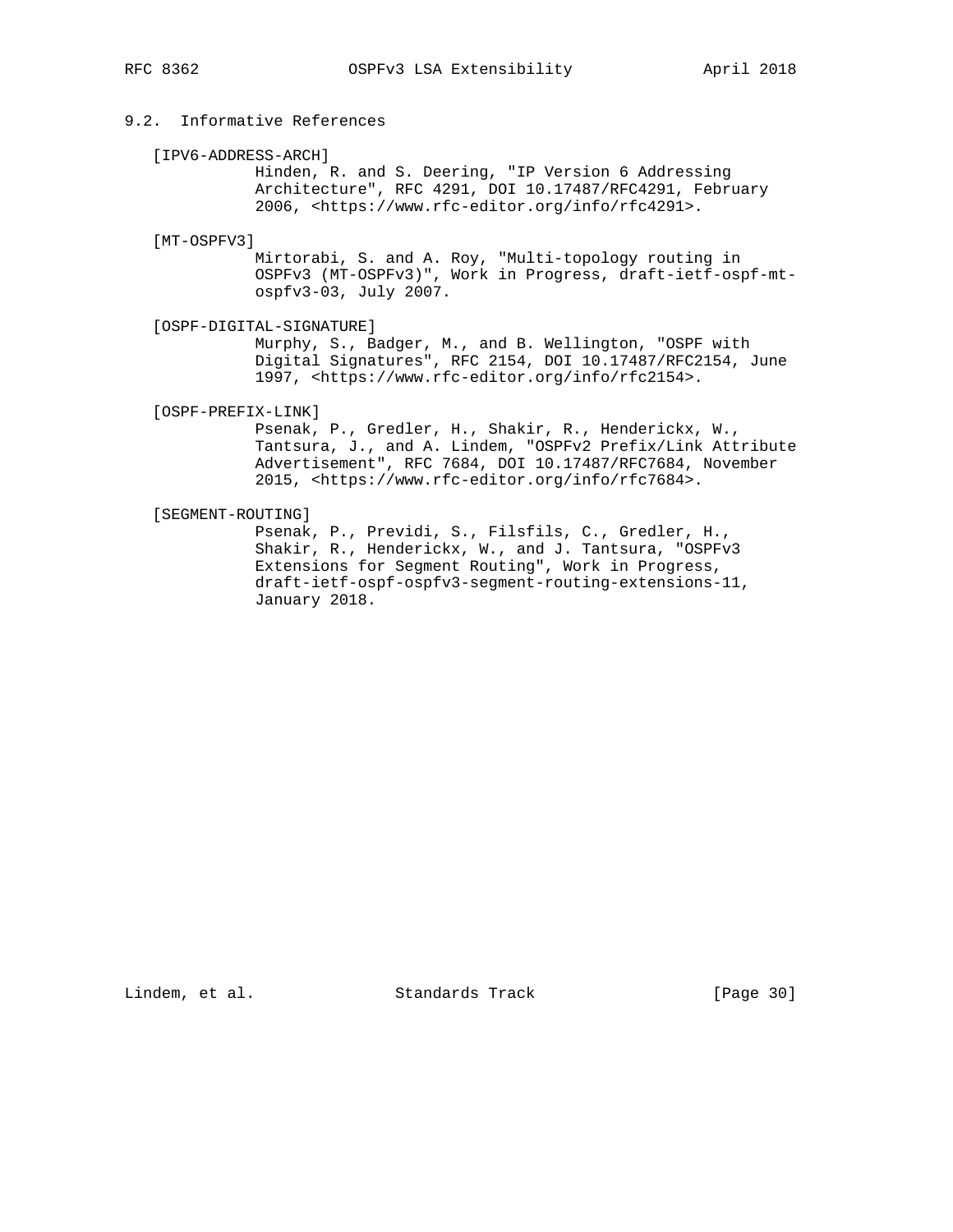Appendix A. Global Configuration Parameters

 The global configurable parameter ExtendedLSASupport is added to the OSPFv3 protocol. If ExtendedLSASupport is enabled, the OSPFv3 router will originate OSPFv3 Extended LSAs and use the LSAs for the SPF computation. If ExtendedLSASupport is not enabled, a subset of OSPFv3 Extended LSAs may still be originated and used for other functions as described in Section 6.2.

Appendix B. Area Configuration Parameters

 The area configurable parameter AreaExtendedLSASupport is added to the OSPFv3 protocol. If AreaExtendedLSASupport is enabled, the OSPFv3 router will originate link and area OSPFv3 Extended LSAs and use the LSAs for the SPF computation. Legacy AS-Scoped LSAs will still be originated and used for the AS-External-LSA computation. If AreaExtendedLSASupport is not enabled, a subset of OSPFv3 link and area Extended LSAs may still be originated and used for other functions as described in Section 6.2.

 For regular areas, i.e., areas where AS-scoped LSAs are flooded, disabling AreaExtendedLSASupport for a regular OSPFv3 area (not a Stub or NSSA area) when ExtendedLSASupport is enabled is contradictory and SHOULD be prohibited by implementations.

Lindem, et al. Standards Track [Page 31]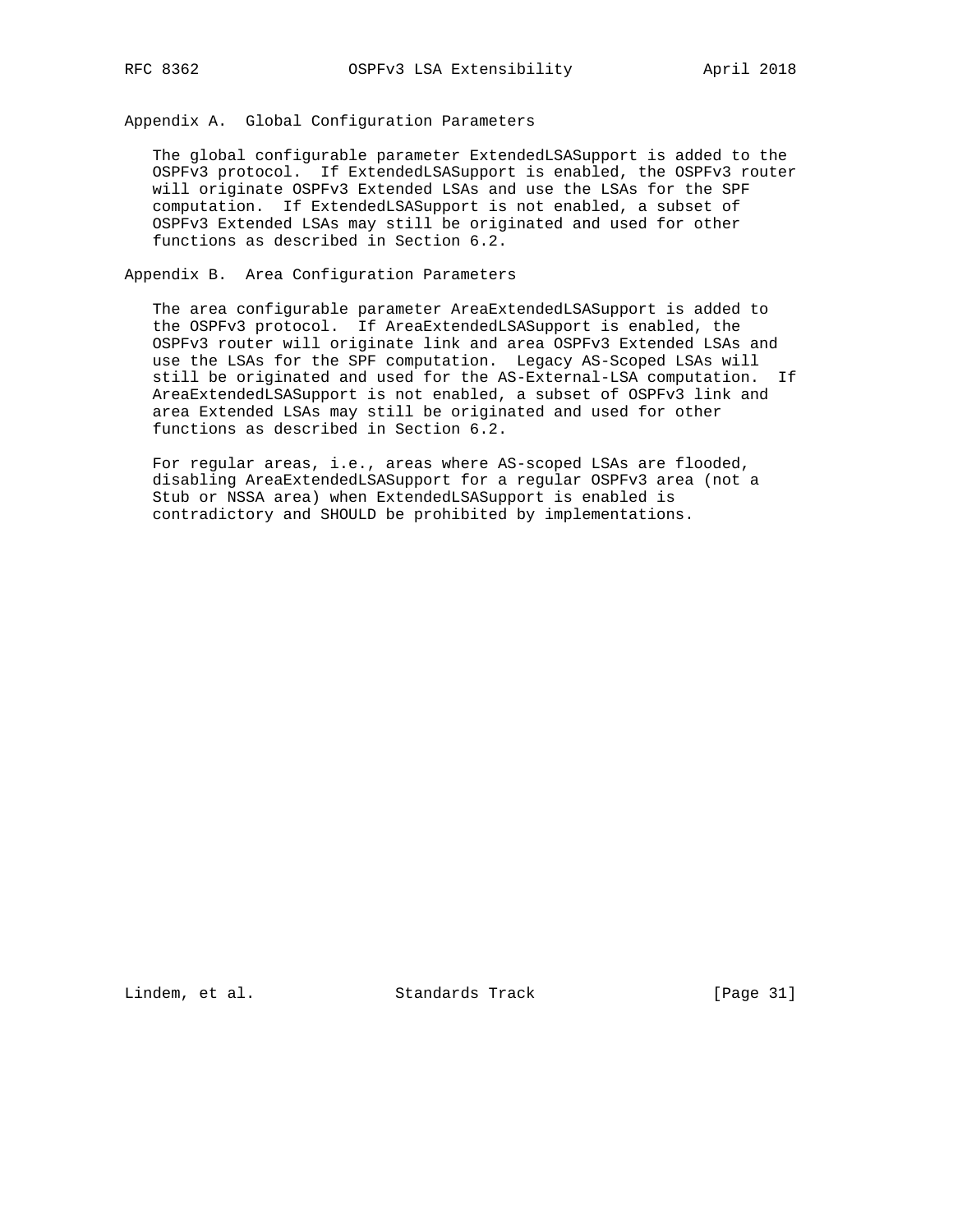Acknowledgments

 OSPFv3 TLV-based LSAs were first proposed in "Multi-topology routing in OSPFv3 (MT-OSPFv3)" [MT-OSPFV3].

 Thanks for Peter Psenak for significant contributions to the backward-compatibility mechanisms.

 Thanks go to Michael Barnes, Mike Dubrovsky, Anton Smirnov, and Tony Przygienda for review of the draft versions and discussions of backward compatibility.

 Thanks to Alan Davey for review and comments including the suggestion to separate the Extended LSA TLV definitions from the Extended LSAs definitions.

 Thanks to David Lamparter for review and suggestions on backward compatibility.

 Thanks to Karsten Thomann, Chris Bowers, Meng Zhang, and Nagendra Kumar for review and editorial comments.

 Thanks to Alia Atlas for substantive Routing Area Director (AD) comments prior to IETF last call.

 Thanks to Alvaro Retana and Suresh Krishnan for substantive comments during IESG Review.

 Thanks to Mehmet Ersue for the Operations and Management (OPS) Directorate review.

Contributors

 Sina Mirtorabi Cisco Systems 170 Tasman Drive San Jose, CA 95134 United States of America

Email: sina@cisco.com

Lindem, et al. Standards Track [Page 32]